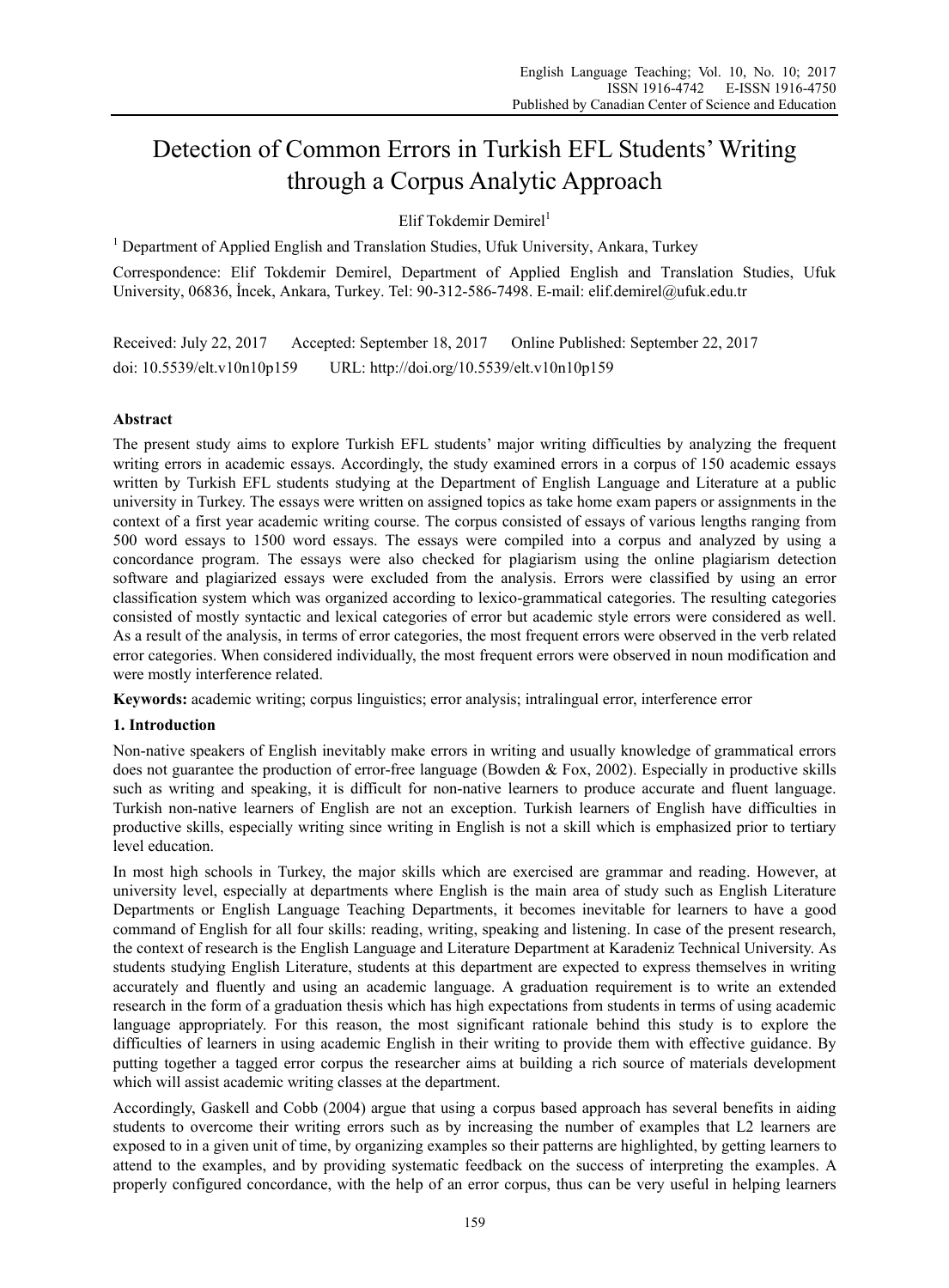with overcoming their difficulties with academic writing.

Despite the growing interest in computer aided error analysis of non-native students' writing in the world, there are limited number of studies in Turkey which analyze Turkish students writing with a corpus-based approach (Kırkgöz, 2010; Erkaya, 2012; Özhan, 2012). Therefore, in order to fill this gap, this study aims to explore 1st year Turkish university students' major writing problems by analyzing the nature and distribution of their writing errors by using CEA approach. The second purpose is to discuss the possible sources of errors according to Richards' (1974) classification of sources of error. Richards (1974) differentiates three sources of error. The first source of error is called "interference error" or "interlingual error", which results from the mother tongue interference. The second source, "intralingual error", reflects the incorrect generalization of the rules within the target language. The last source is "developmental errors', occurring when the learners hypothesize about the target language based on their limited knowledge.

In this context, the study does not aim at solely error correction, but it aims at a clear description of learner performance to guide teaching practices and to provide data about non-native writing for other researchers. Researchers have opposing views on the effects of corrective feedback on the performance of student writers. While Truscott (2007) supports the view that correction does not have an effective role on the reduction of errors in writing and even harms the learning process, Ferris (2004) recommends the use of error correction in writing. The rationale behind researching errors in student writing has been changing over the years. For example, in the early years of writing research, error correction was seen as a way of reaching the 'ideal and flawless' performance in writing; however today detection of errors are used as a first step towards understanding the process of writing, identifying the learners and creating computerized aids which could help students during the process in correcting and revising their writing. For this reason, it is important to detect problematic areas of specific groups of learners from different native language backgrounds before we can offer a remedy for better performance in writing to non-native learners of English.

EA (Error Analysis) approach which was at its heyday in the 1970s opened a window onto learners' interlanguage and produced a wealth of error typologies. However, it has been reported to have certain limitations such as:

- Heterogeneous learner data
- Fuzzy categories
- Inability to cater for phenomena such as avoidance
- Being restricted to what the learner cannot do
- Giving a static picture of L2 learning (Dagneaux, Denness, & Granger, 1998)

With the emergence of CLC (Computer Learner Corpora) in the 1990s, a new source of data was presented for SLA research. Identification of common learner difficulties through CLC has led to the development of pedagogic materials focusing on specific difficulties of learners. For example, dictionaries which make use of learner corpora started to incorporate results from corpus analysis (Nesselhauf, 2004).

As an alternative to the traditional EA, CEA (Computer Aided Error Analysis) provides certain advantages. As a contribution to Contrastive Analysis, CEA suggests that comparing learners L1 with the target language to determine areas of difficulty is not sufficient but that the best way is to find out what these difficulties are through the analysis of learner language and then compare it with native speaker production (Nesselhauf, 2004).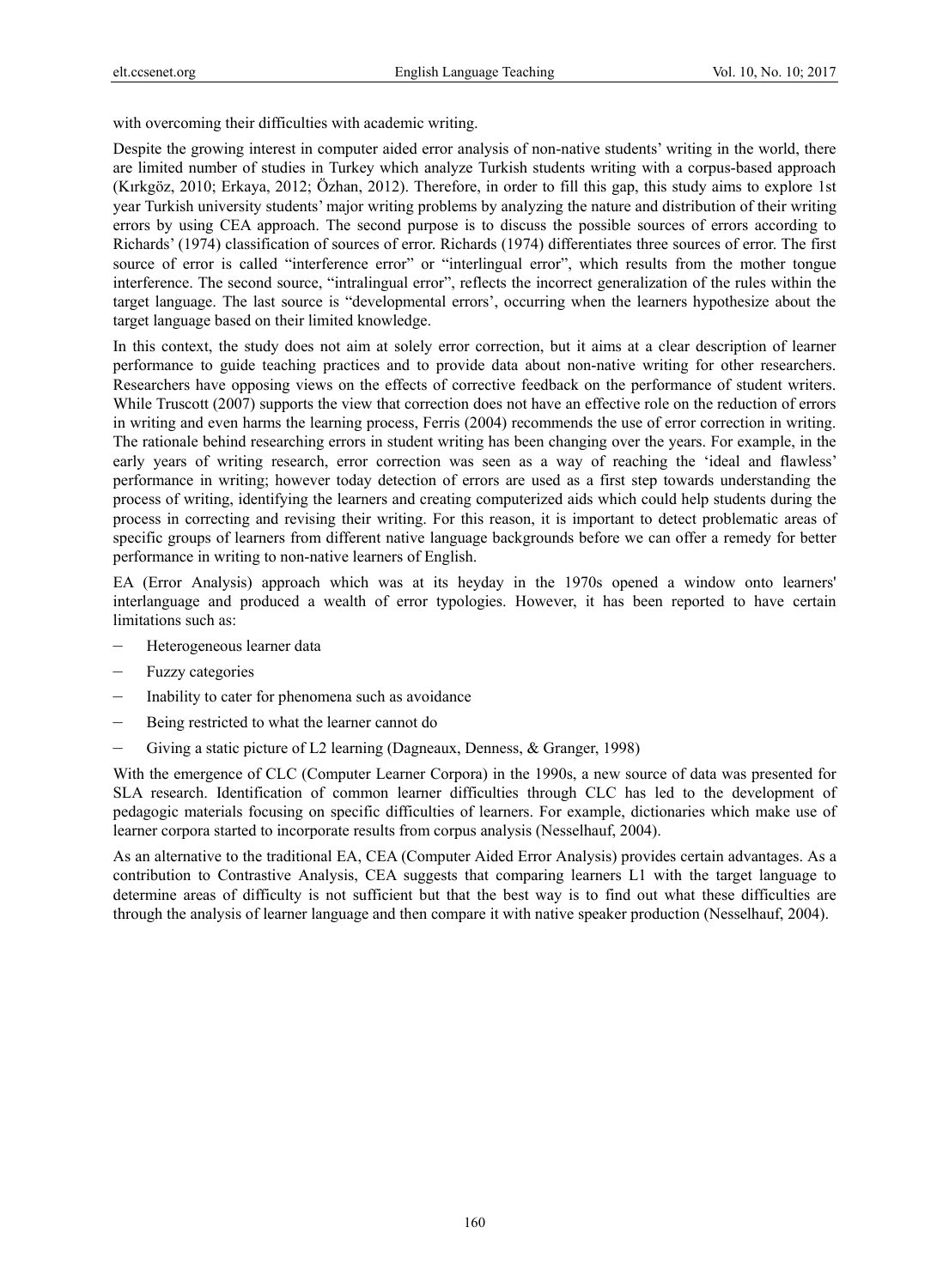

Figure 1. The CEA approach (adapted from Nesselhauf, 2004)

# **2. Literature Review**

Researchers have been using CEA method and learner corpora to develop error detection systems which could work with non-native language since, grammar checkers are usually built to understand language by native speakers (Granger & Meunier, 1994; Milton, 1994; Dagneaux, Denness, & Granger, 1998). For example, Bowden and Fox (2002) have developed the GRADES, an expert system to identify and diagnose common syntactic errors among non-native speakers, particularly Japanese-speaking learners of English. Another widely used error classification system is the Error tagging Manual, version 1.1. (Dagneaux, Denness, Granger, & Meunier, 1996). Both classification systems have been utilized in the present study to develop a unique classification system which could be used for analyzing errors of Turkish EFL learners in academic writing.

Many researchers have studied errors in non-native students' writing from different first language backgrounds: Spanish , Chinese, Romanian, Iranian, Algerian and Ghanaian (Dagneaux, Denness, & Granger, 1998; Huaqing, 2016; Punga & Parlog, 2015; Nezami & Najafi, 2012; Mammeri, 2016; Adjedi, 2015) to name a few and with different research purposes such as exploring errors in the use of grammatical (Han, Chodorow, & Leacock, 2006) or lexical items (Altenberg & Granger, 2001; Granger & Tyson, 1996).

The findings of these studies are briefly summarized in this section. A number of the studies which utilize an error-tagged corpus have served the purpose of defining a learner population. Such a study is the pioneering study with an error tagged corpus by Dagneaux, Denness and Granger (1998). The researchers used a fully error-tagged French learner corpus (150.000 words) and were able to characterize the learner population in terms of the proportion of the major error categories. They found three main areas of grammatical difficulty: articles, verbs and pronouns. Each of these categories accounted for approximately a quarter of the grammatical errors (27% for articles and 24% for pronouns and verbs, respectively). Doolan and Miller's (2012) study also aims to characterize a specific generation of students in the US educational system: the so-called generation 1.5 students who "(a) have been in the US educational system for more than four years, (b) regularly speak a language other than English at home, (c) have relatively strong English speaking and listening skills, (d) are younger than 25 years old." (p. 1).

Other studies on the subject of error analysis aimed at finding the most problematic areas through analysis of errors. For example, Diez-Bedmar (2011) used CEA to analyze the errors of Spanish students when writing in English for the University Entrance Exam. The study focused on eight error categories: Form, Grammar, Lexis, Punctuation, Register, Style, Word and Lexico-Grammar. The highest mean of errors was in Grammar, followed by Lexis and Form. The first four types of most common errors found were the proper selection of vocabulary, spelling errors, use of pronouns and articles.

Rather than researching a wide variety of errors, some studies focused on specific language items which were diagnosed to be potential sources of error or variation between L1 and L2 writers. Flowerdew (2010) compared the use of signaling nouns across L1 and L2 learner corpora using the ICLE Locness (L1 writers) corpus as a reference corpus and a learner English corpus written by Cantonese speaking learners of English. Paquot (2013) investigated the effect of L1 transfer on French EFL learners' use of lexical bundles in writing. Huaqing's (2016)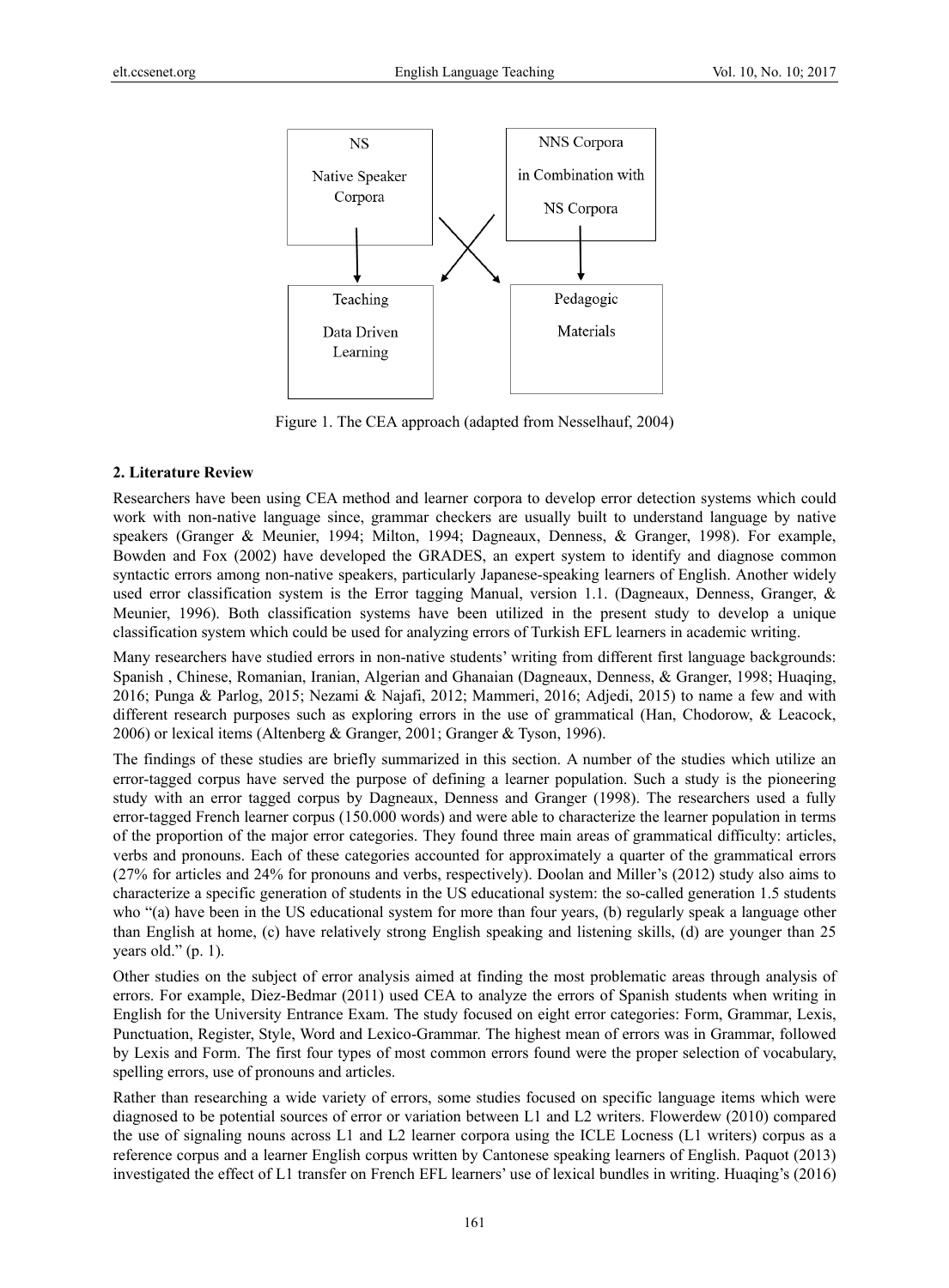study with Chinese Learners of English employed CA and CEA methods and focused on word form errors specifically. The word form errors were found to account for 28.42% of the total language errors. Punga and Parlog (2015) analyzed errors resulting from the interference between the learners' mother tongue (Romanian) and English as a foreign language using a corpus based methodology. They classified errors according to the type of L1-L2 transfer involved in their production. Among the most frequent errors found word order errors accounted for 26.21 percent of the sample, misuse of articles accounted for 25.24 percent and vocabulary errors accounted for 19.42 percent and errors in the use of prepositions accounted for 16.50 percent. Xia (2015) analyzed Chinese college students' writing in terms of word class errors. In the study, the word class errors were found to be more frequent than errors in collocations and were very common. Mammeri (2015) analyzed written compositions of Algerian EFL students at the level of morpho-syntax using a corpus of 120 written compositions. The morpho-syntactic errors found were related to word order, subject-verb agreement, verb structure, noun/adjective/adverb structure, word/morpheme addition, word/morpheme omission, short forms/abbreviations, and conversational informal words respectively. In addition to detecting error patterns and possible sources of error, error tagged corpora have also been used to examine L2 developmental patterns (Thewissen, 2013). Thewissen's study used 40 error types in order to trace the type of development along the B1–C2 proficiency range of the Common European Framework.

The influence of L1 interference is seen as one of the major causes of errors in second language writing. A number of studies have concluded that most errors observed in learner written production are caused by L1 interference (Chuang & Nessi, 2006; Diez-Bedmar & Papp, 2008; Hawkins & Buttery, 2010). This evidence has even led researchers to start using CEA as a tool for automatic detection of learners' L1 (Bestgen, Granger, & Thewissen, 2012; Crossley & McNamara, 2012).

# **3. Methodology**

This part mainly deals with the methodology used in this study, which consists of 5 sections, namely research design, data collection procedure, participants, research questions and research instruments.

# *3.1 Research Design*

The present study is descriptive in nature and uses a corpus-based methodology. As Kennedy (1998) reports: "a major reason for collecting linguistic corpora is to provide the basis for more accurate and reliable descriptions of how languages are structured and learned" (p. 88). The corpus-based description in this study comprises of two levels; at one level the distribution of linguistics features is provided through tagging of the corpus, at the other level frequencies of errors in the use of certain lexico-grammatical elements of language are provided.

# *3.2 Data Collection Procedure*

The study made use of a corpus of student essays. The corpus used in the study is composed of 150 academic essays (99,352 words) of different types, extended argument, argument, definition and process essays written by 1st year students at Karadeniz Technical University, Department of English Language and Literature in the scope of an academic writing course. For the selection of the essays, convenience sampling was used and all essays except for ones in which plagiarism was detected were included in the study in order to have a large enough corpus of student writing.

Table 1 shows the distribution of essay types included in the corpus. Among the essays used to compile a corpus, 30 were extended argument essays, 43 were argumentative essays, 42 were process essays and 35 were definition essays. The subjects of the essays were chosen by the students for argumentative essays, process essays and definition essays. The extended argument essay was written by the students as a take-home exam and required students to cite relevant literature in support of their view. The length of this essay ranged from 3 to 5 double spaced pages excluding references. The argumentative essay was in the format of a five paragraph essay in which students argued their view with supporting ideas around a central thesis statement. The process essay was also a five-paragraph essay in which students described the steps in a process in detail. The definition essay required students to define a concept of their choice in a clear and concise manner in a five paragraph essay.

Some of the subjects chosen by the students are: "How to prepare for European Travel?" for a process essay, "The source of life: music" for a definition essay, "Does Facebook violate privacy?" for an argumentative essay. For the extended argument essay, the subject was assigned by the teacher: "Does education effect national development?".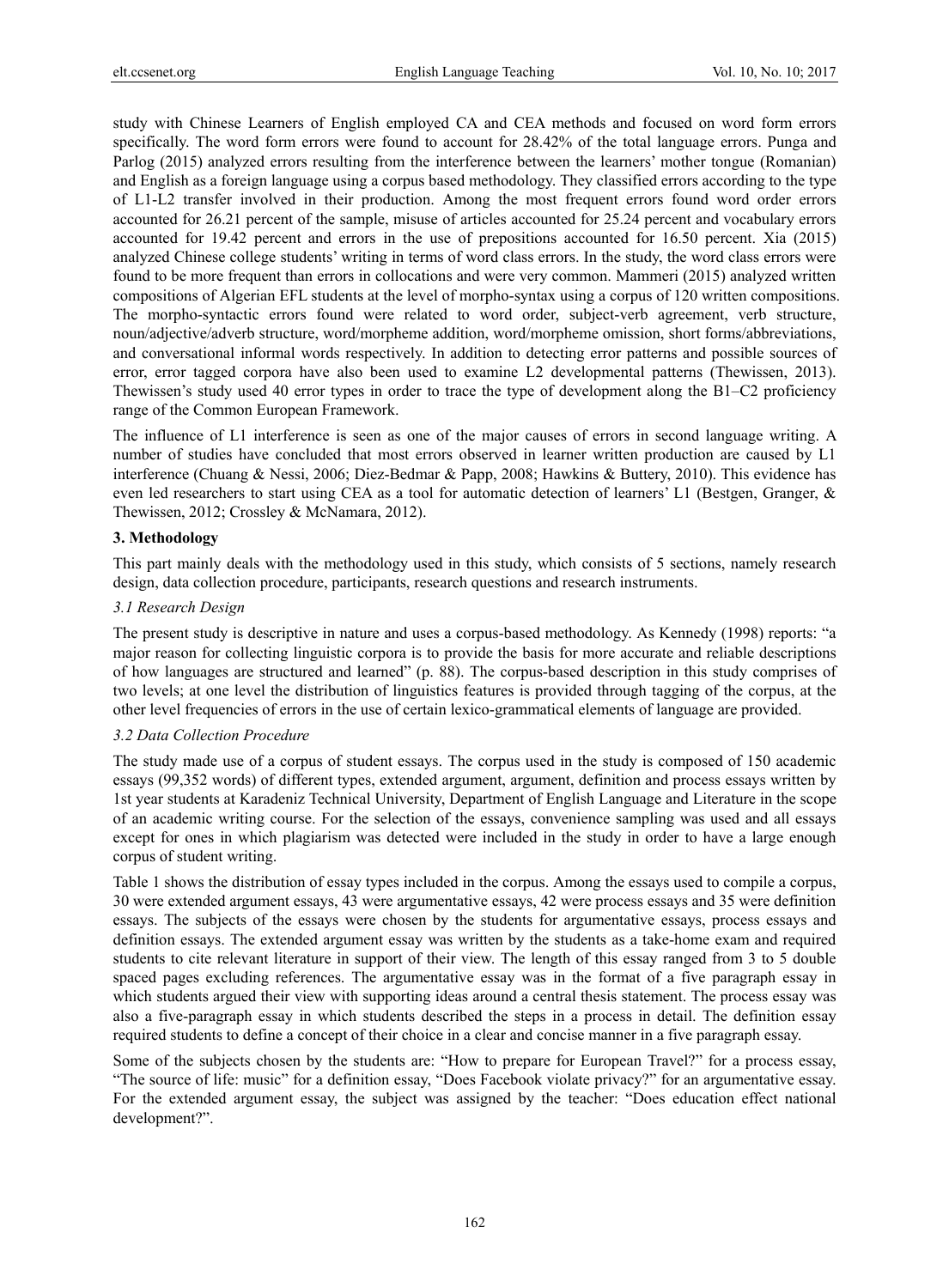| type of essay           | number of essays | number of word types | number of word tokens |
|-------------------------|------------------|----------------------|-----------------------|
| extended argument essay | 30               | 3892                 | 29981                 |
| argumentative essay     | 43               | 2417                 | 19327                 |
| process essay           | 42               | 3061                 | 20063                 |
| definition essay        | 35               | 2511                 | 29981                 |
| Total                   | 150              | 11881                | 99352                 |

Table 1. Description of the learner corpus used in the study

### *3.3 Participants*

The participants of the study were 45 students of which 10 are male and 35 are female studying at the  $1<sup>st</sup>$  year at KTU, department of English Language and Literature Department. The ages of the participants ranged from 19 to 21. All students in the first year were included in the study conveniently.

### *3.4 Research Questions*

The study aimed at answering the following research questions:

1) What are the major lexico-grammatical and stylistic errors in the writing of non-native Turkish EFL students?

2) What is the nature of these lexico-grammatical error and stylistic errors: intralingual errors or interlingual errors?

### *3.4 Research Instruments*

In this study, the GRADES (Bowden  $\&$  Fox, 2002) system was used in combination with a corpus based approach to classify the writing errors of Turkish EFL students because this system is prepared based on non-native speakers' writing. The GRADES system seeks 17 error types classified in terms of lexico-grammar as such: Verb related errors (13 types) and Noun related errors (4 types). Essays were hand tagged using an adapted version of the GRADES error classification system. A new category was added for APA reference style and some parts of speech. Each error category was assigned an error tag. The first part of the error tag specified the general error category, and the second part specified the sub-category of error. For example, the tag 'VRE-SV' signifies, verb related error as the general error category and subject verb agreement as the sub-category.

The error classification system used in GRADES was adapted in this study to include more error types that were necessary for the tagging. All essays in the corpus were read and hand tagged for errors. During the error tagging process, it was realized that new categories were needed for the tagging to get a more detailed picture of the errors in the learner essays. For this reason, new categories were added for other lexico-grammatical categories such as pronouns, adjectives, prepositions. Other two categories related to style that were added were task specific since the learners were required to follow APA style guidelines when writing their essays, and since they wrote academic essays clausal type errors such as fragments and run-on sentences were also given importance. As a result, not only word-level errors, but also clausal errors and style errors were detected.

A second error classification system that was consulted was the Error Tagging Manual, version 1.1. (Dagneaux, Denness, Granger, & Meunier, 1996). This error taxonomy has been created based on frequent errors by students with a Romance language background. Seven main error categories made in this taxonomy are Form (F), Grammar (G), Lexico-Grammar (X), Lexis (L), Word Redundant, Word Missing and Word Order (W), Register (R) and Style. The taxonomy for the present study was developed by adapting these categories to the common errors of Turkish EFL students. The resulting error categories are presented in Appendix A. The two error classification systems: Grades (Bowden & Fox, 2002) and Error Tagging Manual, version 1.1 (Dagneaux, Denness, Granger, & Meunier, 1996) were combined in order to have an extensive classification which could cover all problem areas in student writing.

Before carrying out the error tagging, the learner corpus was tagged using the CLAWS (the Constituent Likelihood Automatic Word-tagging System) (Garside, 1987) online tagger (Appendix B) in order to get an overall idea about the language use of the learners in their essays. Figure 2 summarizes the results of the CLAWS tagging. This tagging system was preferred since it has been reported to have achieved 96-97% accuracy and is easily accessible for researchers through the internet. The CLAWS has two tagsets available online: UCREL CLAWS5 and UCREL CLAWS7. Because of the relatively small size of the learner corpus used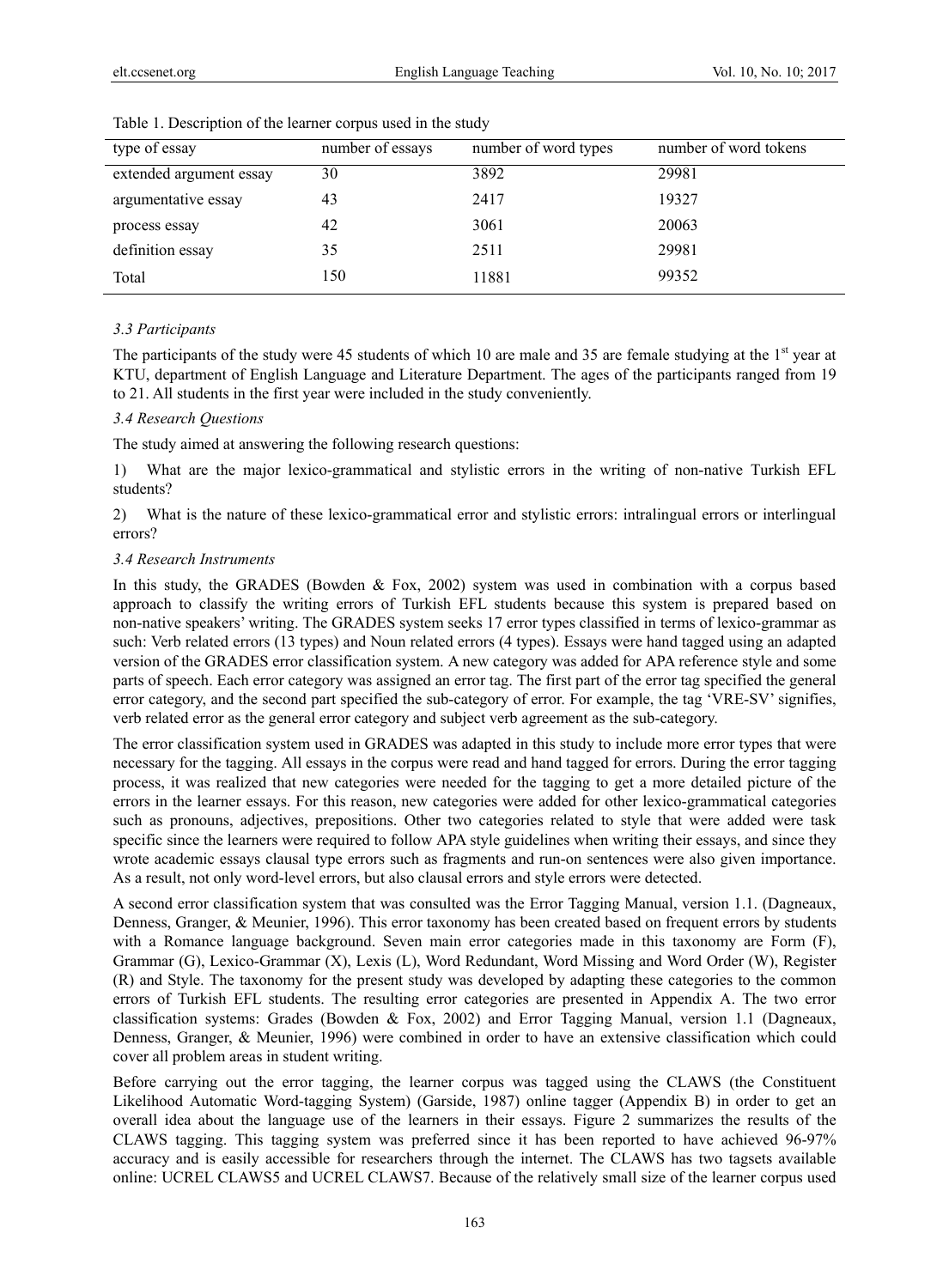in the study, the smaller tagset was preferred for the tagging.

# **4. Results and Discussion**



Figure 2. Results of the CLAWS tagging

The overall results of the tagging shows that the most frequently used categories in the learner corpus are nouns, verbs and prepositions, and the least frequent ones are determiners, adverbs and pronouns. Table 6 shows the types of nouns that were used in the learner corpus. Among all the nouns used in the corpus 67.2% is singular nouns, 21.8% is neutral nouns, 6.8% is plural nouns and 4.1% is proper nouns.

Table 2. Distribution of noun types in the learner corpus

| Noun type                                       | Code            | Frequency in corpus | $\frac{0}{0}$ |
|-------------------------------------------------|-----------------|---------------------|---------------|
| singular noun (e.g. PENCIL, GOOSE)              | NN1             | 12454               | 67.2          |
| plural noun (e.g. PENCILS, GEESE)               | NN <sub>2</sub> | 4045                | 21.8          |
| noun (neutral for number) (e.g. AIRCRAFT, DATA) | NN <sub>0</sub> | 1268                | 6.8           |
| proper noun (e.g. LONDON, MICHAEL, MARS)        | NP <sub>0</sub> | 752                 | 4.1           |
| Total                                           |                 | 18519               |               |

The results of the tagging shows that a total of approximately 14.000 verbs are used in the learner corpus. Among these verbs, the most common three are infinitive of lexical verb (17.5%), base form of lexical verb (13.8%) and modal auxiliary verbs (12.4%), followed by –ing- forms of lexical verbs and –s forms of lexical verbs (11.5%), i.e. present simple verbs (8.6%). This distribution points to a rhetorical style which is argumentative and persuasive, since the purpose of the essays is to discuss an issue under discussion by using evidence from outside sources and writers' own interpretation.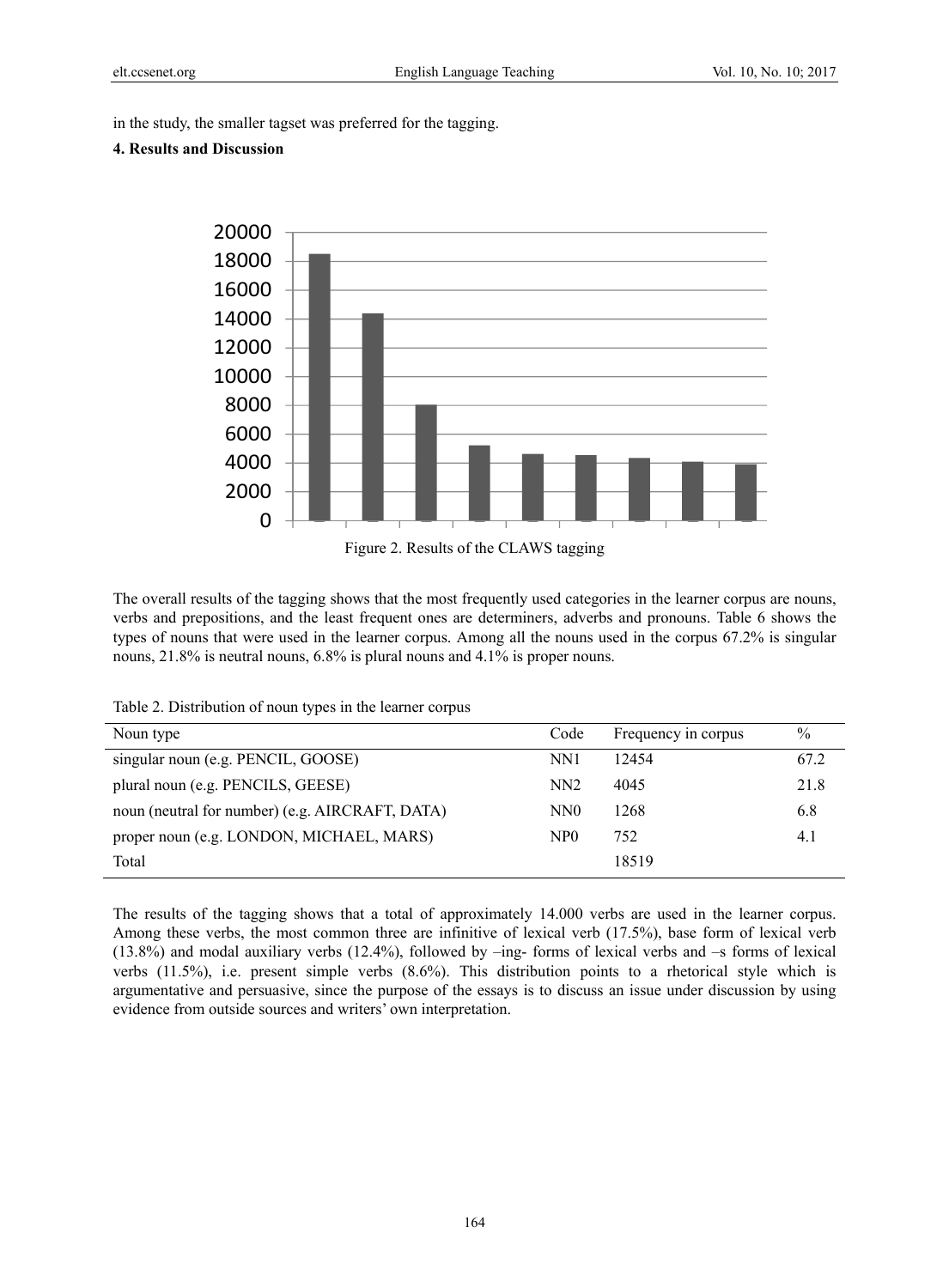L

| Verb Type                                                               | Code            | Frequency in Corpus | $\frac{0}{0}$ |
|-------------------------------------------------------------------------|-----------------|---------------------|---------------|
| infinitive of lexical verb                                              | <b>VVI</b>      | 2519                | 17.5          |
| base form of lexical verb (except the infinitive)(e.g. TAKE, LIVE)      | <b>VVB</b>      | 1986                | 13.8          |
| -s form of the verb "BE", i.e. IS, 'S                                   | <b>VBZ</b>      | 1793                | 12.4          |
| modal auxiliary verb (e.g. CAN, COULD, WILL, 'LL)                       | VM <sub>0</sub> | 1650                | 11.5          |
| -ing form of lexical verb (e.g. TAKING, LIVING)                         | <b>VVG</b>      | 1237                | 8.6           |
| -s form of lexical verb (e.g. TAKES, LIVES)                             | <b>VVZ</b>      | 1062                | 7.4           |
| past participle form of lex. verb (e.g. TAKEN, LIVED)                   | <b>VVN</b>      | 943                 | 6.5           |
| the "base forms" of the verb "BE" (except the infinitive), i.e. AM, ARE | <b>VBB</b>      | 727                 | 5.0           |
| infinitive of the verb "BE"                                             | <b>VBI</b>      | 659                 | 4.6           |
| past tense form of lexical verb (e.g. TOOK, LIVED)                      | <b>VVD</b>      | 314                 | 2.2           |
| base form of the verb "HAVE" (except the infinitive), i.e. HAVE         | <b>VHB</b>      | 296                 | 2.1           |
| base form of the verb "DO" (except the infinitive), i.e.                | <b>VDB</b>      | 244                 | 1.7           |
| -s form of the verb "HAVE", i.e. HAS, 'S                                | <b>VHZ</b>      | 217                 | 1.5           |
| infinitive of the verb "HAVE"                                           | <b>VHI</b>      | 128                 | 0.9           |
| past form of the verb "BE", i.e. WAS, WERE                              | <b>VBD</b>      | 123                 | 0.9           |
| -ing form of the verb "BE", i.e. BEING                                  | <b>VBG</b>      | 114                 | 0.8           |
| infinitive of the verb "DO"                                             | <b>VDI</b>      | 111                 | 0.8           |
| -s form of the verb "DO", i.e. DOES                                     | <b>VDZ</b>      | 84                  | 0.6           |
| -ing form of the verb "DO", i.e. DOING                                  | <b>VDG</b>      | 62                  | 0.4           |
| past participle of the verb "BE", i.e. BEEN                             | <b>VBN</b>      | 45                  | 0.3           |
| -ing form of the verb "HAVE", i.e. HAVING                               | <b>VHG</b>      | 42                  | 0.3           |
| past participle of the verb "DO", i.e. DONE                             | <b>VDN</b>      | 20                  | 0.1           |
| past tense form of the verb "HAVE", i.e. HAD, 'D                        | <b>VHD</b>      | 20                  | 0.1           |
| past form of the verb "DO", i.e. DID                                    | <b>VDD</b>      | 10                  | 0.1           |
| past participle of the verb "HAVE", i.e. HAD                            | <b>VHN</b>      | 3                   | 0.0           |
| Total                                                                   |                 | 14409               |               |
|                                                                         |                 |                     |               |

Table 3. Distribution of verb types in the learner corpus

Table 4 shows the distribution of prepositions, adjectives and conjunctions in the learner corpus ordered respectively according to their frequencies. Among the prepositions 76% is miscellaneous prepositions and nearly 24% is the preposition 'of'. Among the adjectives, 63% is unmarked adjectives while 35% is comparative and only nearly 2% is superlative adjectives. With regard to conjunctions, nearly 70 percent of the conjunctions used by learners are subordinating conjunctions, 25% is the conjunction 'that' and only 5% is coordinating conjunctions. This distribution indicates that the learners prefer to use complex sentences rather than simple sentences in their essays, perhaps because of the fact that they were practicing with writing academic essays for the tasks that led to the creation of the corpus.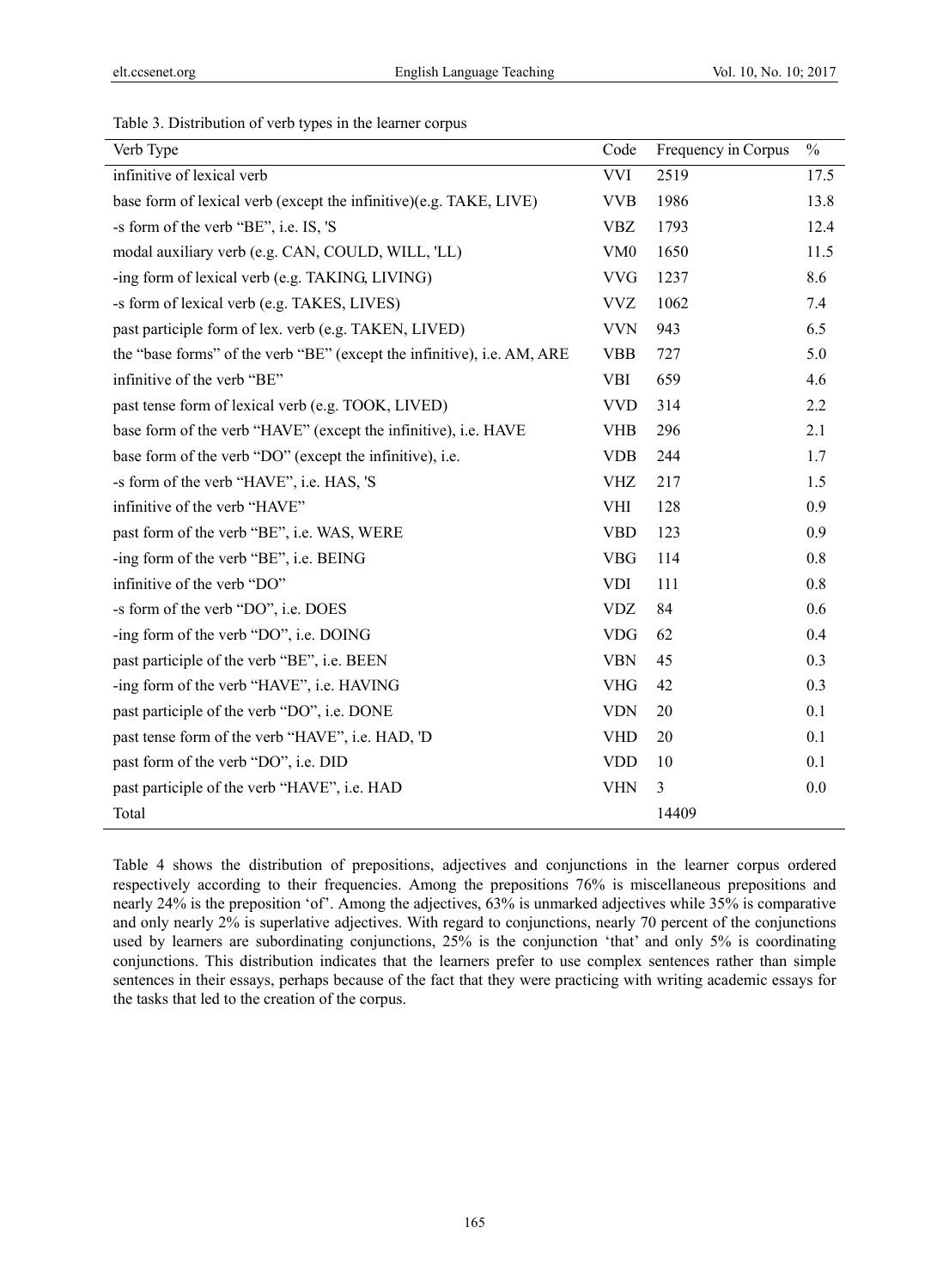| <b>Types</b>                                      | Codes        | Frequency | $\frac{0}{0}$ |
|---------------------------------------------------|--------------|-----------|---------------|
| preposition (except for OF) (e.g. FOR, ABOVE, TO) | <b>PRP</b>   | 6135      | 76.1          |
| the preposition OF                                | PRF          | 1927      | 23.9          |
| Total                                             |              | 8062      |               |
| adjective (unmarked) (e.g. GOOD, OLD)             | AJ0          | 4990      | 63.2          |
| comparative adjective (e.g. BETTER, OLDER)        | AJC          | 139       | 35.0          |
| superlative adjective (e.g. BEST, OLDEST)         | <b>AJS</b>   | 105       | 1.8           |
| Total                                             |              | 7891      |               |
| subordinating conjunction (e.g. ALTHOUGH, WHEN)   | <b>CJS</b>   | 1380      | 69.1          |
| the conjunction THAT                              | <b>CJT</b>   | 513       | 25.7          |
| coordinating conjunction (e.g. AND, OR)           | $C_{\rm LC}$ | 2762      | 5.3           |
| Total                                             |              | 1998      |               |

# Table 4. Distribution of prepositions, adjectives and conjunctions in the learner corpus

# *4.1 Classification of Errors*

The essays in the error corpus were hand-tagged by using the error classification system which is a combination of error categories from GRADES (Bowden & Fox, 2002) and Error tagging Manual, version 1.1. (Dagneaux, Denness, Granger, & Meunier, 1996) and the additional error categories were included according to the task requirements and the specific requirements of the corpora felt by the researcher. The hand tagging of the errors in the learner corpus was done by two trained independent raters. After the two independent raters completed their tagging procedure, an interrater reliability coefficient was calculated between the ratings using the Cohen's Kappa interrater reliability measure. The resulting interrater reliability was found to be 0.86 which is quite high indicating that the error categories were effective in classifying the error types. After the hand tagging was completed, the produced error corpus was analyzed using a concordancing program, namely AntConc 3.2.4. (Anthony, 2014).

| <b>Error Category</b>      | Number of related error types |
|----------------------------|-------------------------------|
| Verb related errors        | 15                            |
| Clausal errors             | 8                             |
| APA style related errors   | 7                             |
| Noun related errors        | 6                             |
| Pronoun related errors     | 3                             |
| Preposition related errors | 3                             |
| Adjective related errors   | 3                             |
| Word choice                | 3                             |
| Adverb related errors      |                               |
| Mechanics                  |                               |
| Phrase choice              |                               |
|                            | 51                            |

Table 5. Major error categories used in the study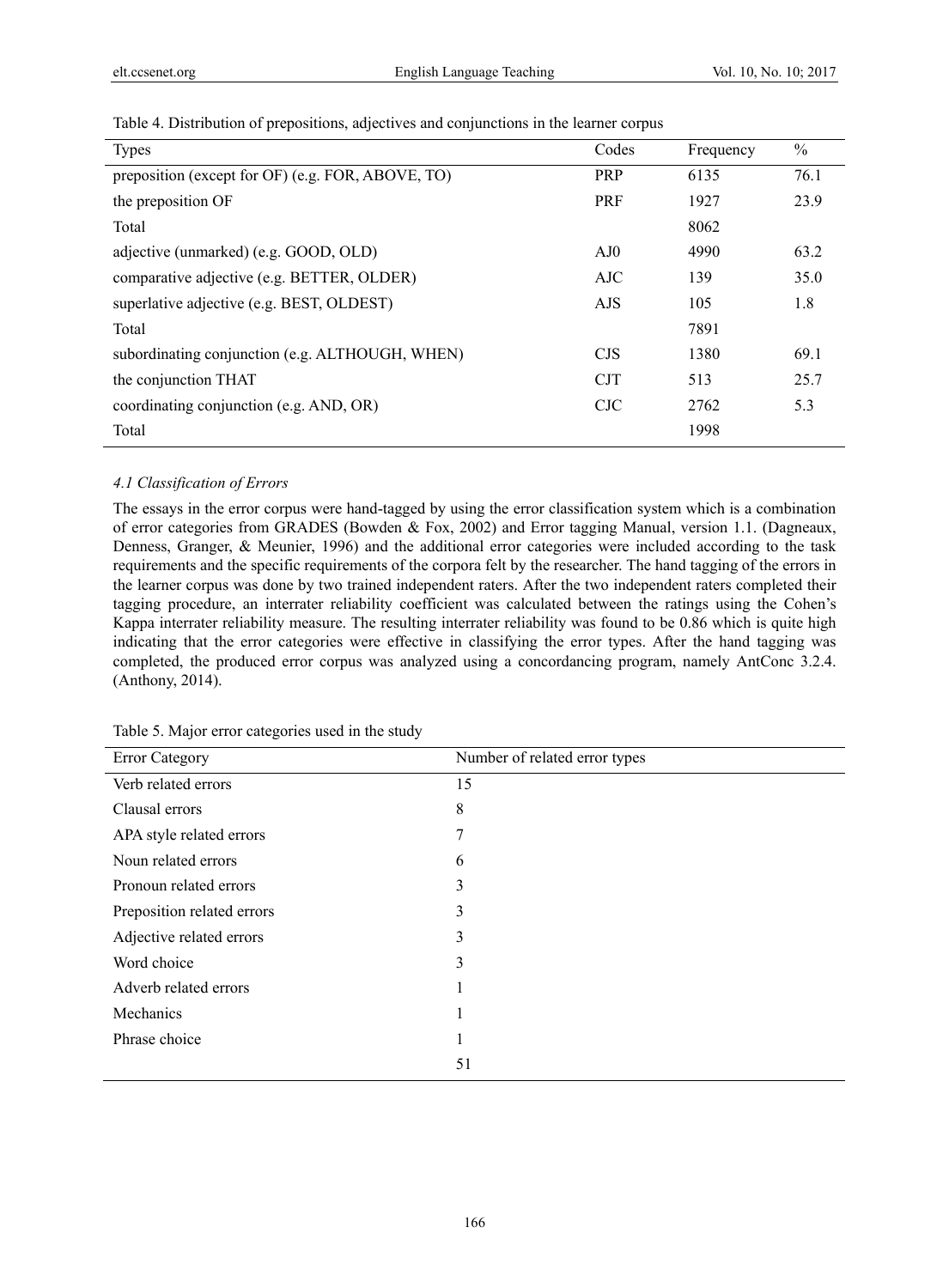# *4.2 Comparison of Error Types*



Comparison of error frequencies

Figure 3. Comparison of error frequencies

As a result of the tagging of errors, it was possible to see the most frequent individual error types for Turkish EFL learners when writing academic essays. In terms of frequency, the top error types when considered individually are shown in Figure 3. The two most frequent error types are both related to the use of a determiner before a noun: using an extra article or omitting an article where necessary. This error type can be considered as an interference error since Turkish language does not have an article system unlike the English language. These errors account for 8.3% (extra article use) and 7.8% (lack of an article) of all the errors. Following article errors, the third most frequent error type among all errors is spelling errors which account for 7.8% of all the errors. Although spelling errors are not very serious errors, in academic writing they can be seen as important since they affect the credibility of a writer. The frequency of spelling errors shows the lack of word processing skills or lack of proofreading which are important skills for a writer to develop. Among the most frequent errors, the fourth and fifth most frequent errors are noun number disagreement in NP (7.8%) and subject verb agreement errors (7.1%). These errors also result from first language influence and are therefore interference errors. Within the most frequent 12 error types listed in Figure 2, there are four errors which relate to the use of verbs which indicates that Turkish EFL learners have difficulty with the use of verbs in writing mostly. For example, subject-verb agreement (7.1%), incorrect verbal sub-structure of the verb (4.2%), incorrect verb tense choice (3%) and lexical choice of verb (3%). Other problematic areas are word forms (4.2%), fragments (4.2%), missing prepositions (3.9%) and prepositions used wrongly (3%).

In the next section, the errors are discussed in more detail under categories with example sentences from the corpus.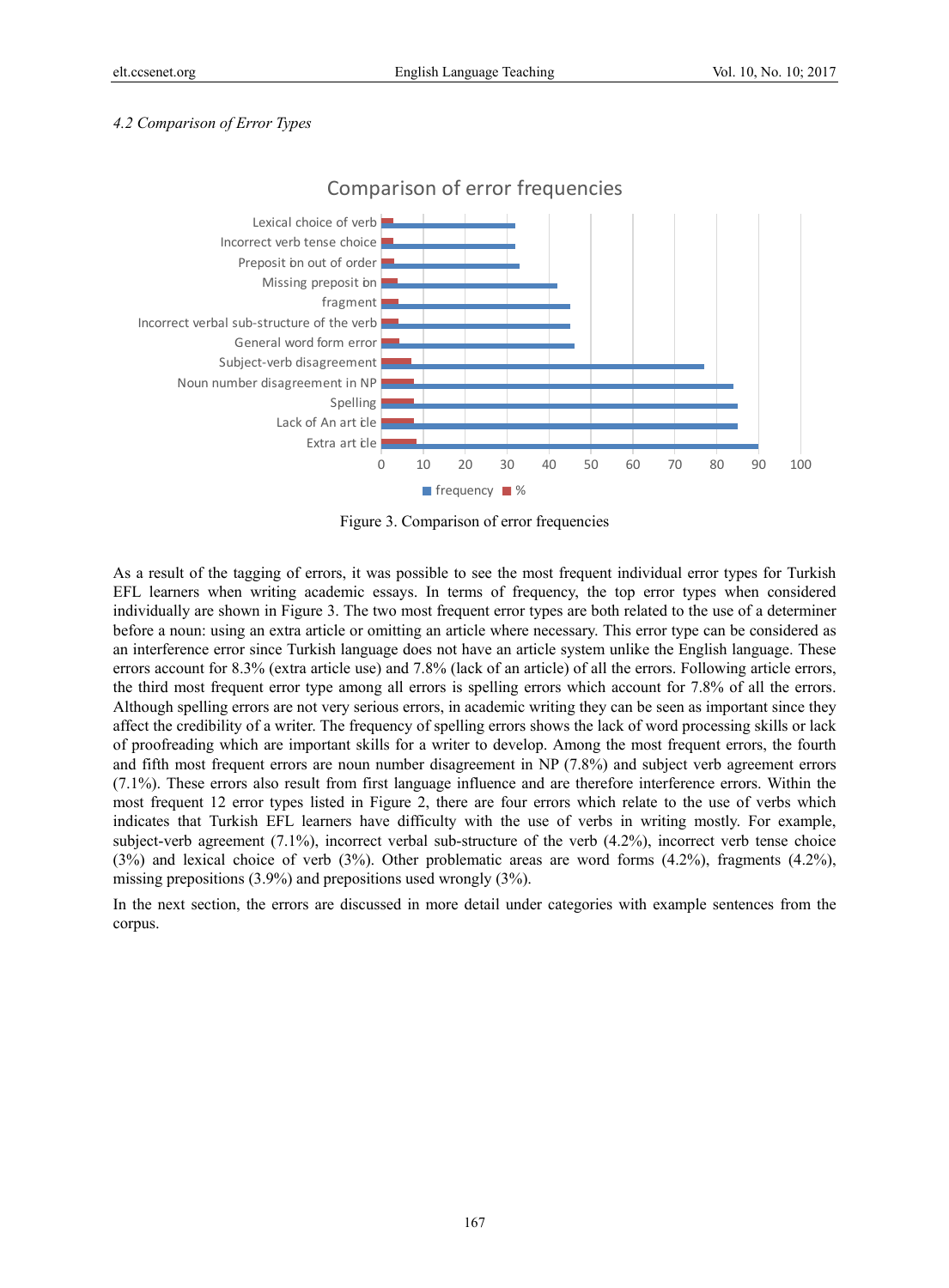#### *4.3 Verb Related Errors*



Figure 4. Distribution of verb-related errors

The most frequently observed verb related errors in the corpus were related to subject verb agreement (26.2%), verb-tense choice (14.4%), verbal sub-structure of the verb (13%) and lexical choice of verb. An examination of the erroneous sentences (i.e. 1a, 1b) shows that students mainly have difficulty with the subject verb agreement rules in simple present tense; most commonly failing to use  $3<sup>rd</sup>$  person singular grammatical morpheme. They also have difficulty with the agreement of auxiliary verbs have and do in the simple present tense. These errors can be classified as interlingual transfer errors since Turkish language does not have inflection in the third person singular.

#### *Subject verb agreement*

*(1a) File 14.argu.ess.002:* In one interview, they asked the people about piracy and those who [VRE-SV] downloads from internet…

*(1b) File 14.argu.ess.031*: … if this student [VRE-SV] do not control time for examinations, he or she will have problems …

*(1c)File 14.argu.ess.032*: Every historian [VRE-SV] have different ideas about it.

### *Verb tense choice*

*(1d) File 14.argu.ess.011*: For example; when a producer makes a film he [VRE-VTCH] sent the film to the cinemas to show the film.

### *Lexical Choice of Verb*

*(2a) File 14.argu.ess.013:* Firstly, piracy is [VRE-LEXV] being more common in society because it provides getting information or collecting data more quickly and that's why people tend to use this.

(2b) File 14.argu.ess.040: There are some reasons why the stress occurs when they

[VRE-LEXV] present a presentation.

#### *4.4 Noun Related Errors*

Most frequent noun-related error is redundant use of an article with a noun (32%) followed by missing article (28%), noun number mistakes (27.6%), lexical choice of noun (10.5%). Both article errors; redundant use of article and missing article could be considered as interference errors since Turkish language does not have an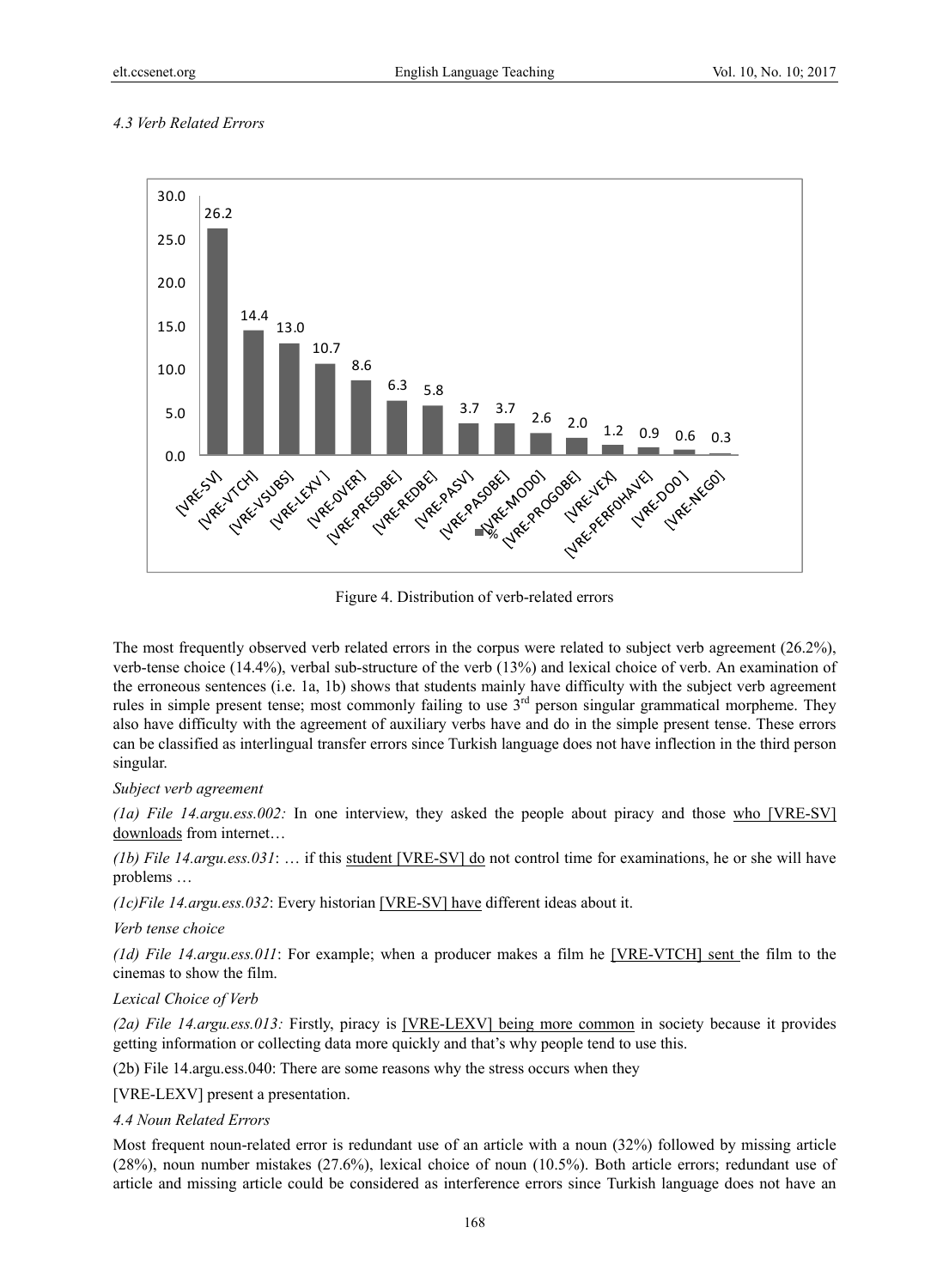article system like that of the English language.



Figure 5. Distribution of noun-related errors

#### *Redundant use of article*

*(3a) File 14.defi.ess.015:* If there is [NRE-ART+] a something that it is sorrowful, both of you will be upset …

### *Missing article*

*(4a) File edu.ays.alt:* Therefore, education is [NRE-ART0] basic necessity for [NRE-ART0] development a country but it can be [WF] total opposite.

#### *Noun number*

*(5a) File edu.su.he:* From past to now, a lot of [NRE-NNUMB] economist, social and political [NRE-NNUMB] scientist put forward that education plays a huge and important role in development as a country.

### *Lexical choice of noun*

*(6a) File 14.argu.ess.011:* Because of the internet piracy nobody watches the [NRE-LEXN] clips on television …

*4.5 Adjective Related Errors* 



Figure 6. Distribution of adjective-related errors

Nearly half of the adjective related errors observed in the corpus are lexical choice errors (52.6%) which could be classified as conceptual errors. Example (6a) displays this error type. The students fail to match concepts to vocabulary items if they cannot be directly translated from L1 to L2. The error category "adjective out of order" which accounts for 36.8% of all the adjective errors defines adjectives which are made up by students through false generalizations such as in example (7a) below; 'institutive' or 'systematical'. The errors relating the comparative form which accounts for 10.5% or the adjective errors, such as in example (8a) could be considered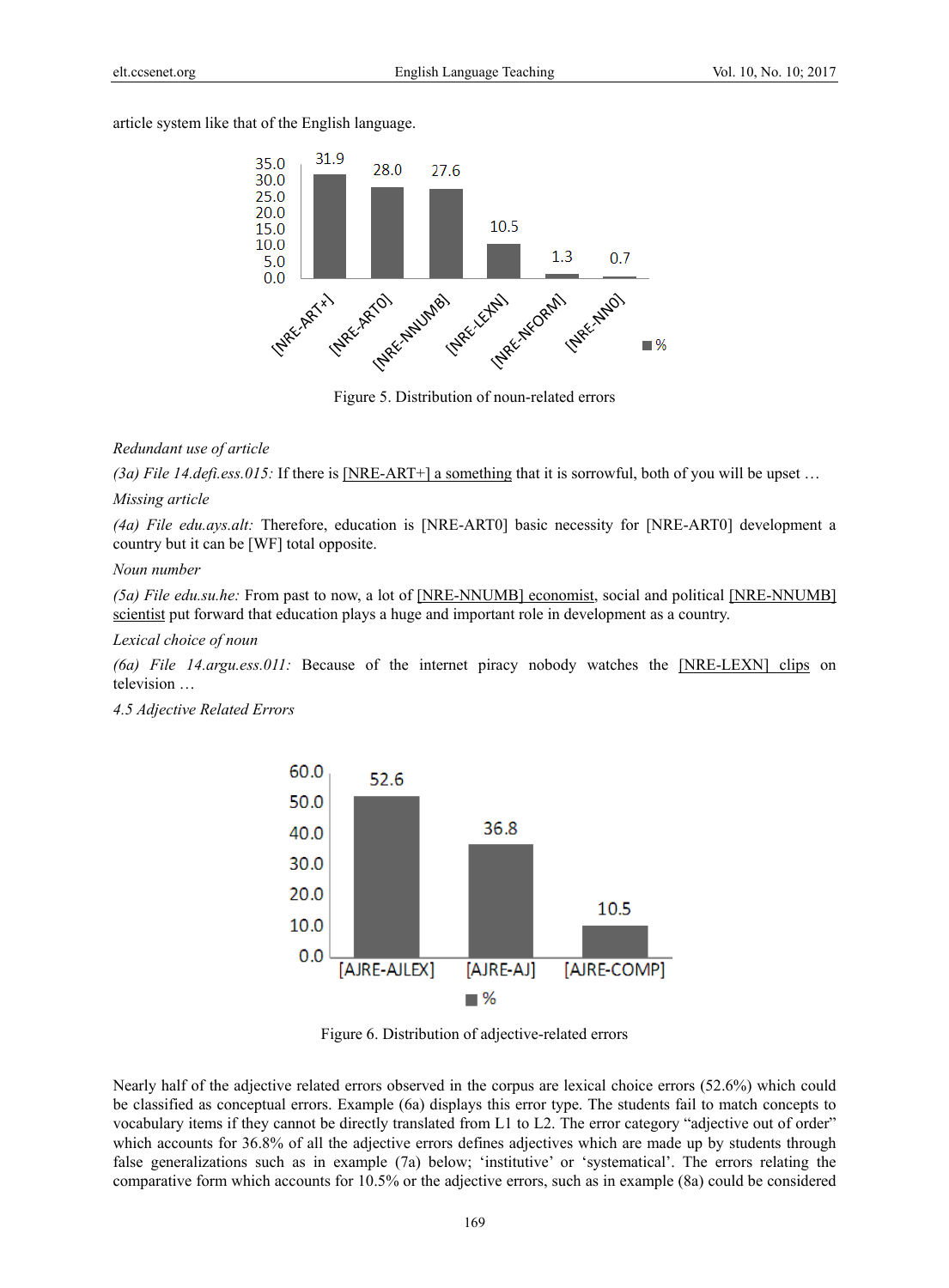as intralingual errors due to failures in the learners' internalization of syntactic rules of English.

# *Lexical choice of adjective*

(6a) File 14.proc.ess.039: To sum up, to control your stress is easier than you think. The only thing you have to do is to [VRE-VSUBS] relief your mind, take a [AJRE-AJLEX] large breath and find a solution to struggle with the stress in your own way.

# *Adjective out of order*

(7a) File edu. bed.oz.: Sumarians were the first people setting institutive [AJRE-AJ] and systematical [AJRE-AJ] education customs as first people who invented the writing among the other human societies.

# *Incorrect use of the comparative/superlative form*

*(8a) File edu.ays.alt.* : Thanks to education, countries have more better [AJRE-COMP] conditions for their society

# *4.6 Style (APA) Errors*

Since the writing task required students to follow the APA style, errors relating the use of APA style were also included in the analysis. These errors included both in-text citation errors and errors which affect academic writing style such as wordiness.



A majority of the APA-style related errors were in-text citation errors (60.7%) such as the one in example (9a). In this example, although the writer has acknowledged the source material, he/she has failed to cite the source properly; that is using last name and parenthetical citation. The frequency of these errors is an indication that students need more training in in-text citation rules. The second most frequent APA-style error is wordiness (19.6%); that is repeating words which are near in meaning. Students might be making this mistake for the sake of making their sentences longer and seemingly more complex. Example (9c) shows this kind of error. In this example both "contemporary" and "present" are used in the sentence one after the other although they are synonymous. Being able to paraphrase source material is an important component of academic writing. Therefore, paraphrases were also examined, and weak paraphrases (5.4%) such as in example (9b) were included in the analysis. However, the frequency of these types of error is relatively low.

(9a) File 14.defi.ess.017: According to [APA-INTXT] Dr. Suzan Akkaya, a psychologist in Marmara University, most of the lung cancer sufferers there are a big chance to live in today's world…

(9b) File 14.proc.ess.033: Mark Zuckerberg, one of the co-founders of Facebook, said that [APA-PARX]''their company's mission was make the world more open and connected''. Some say privacy policy is not enough to protect people from some crimes, but if you know how to rearrange your privacy, there will be no crime for you.

(9c) File edu.alp.mut: Furthermore, when we come to our [APA-WORDI] contemporary present day, …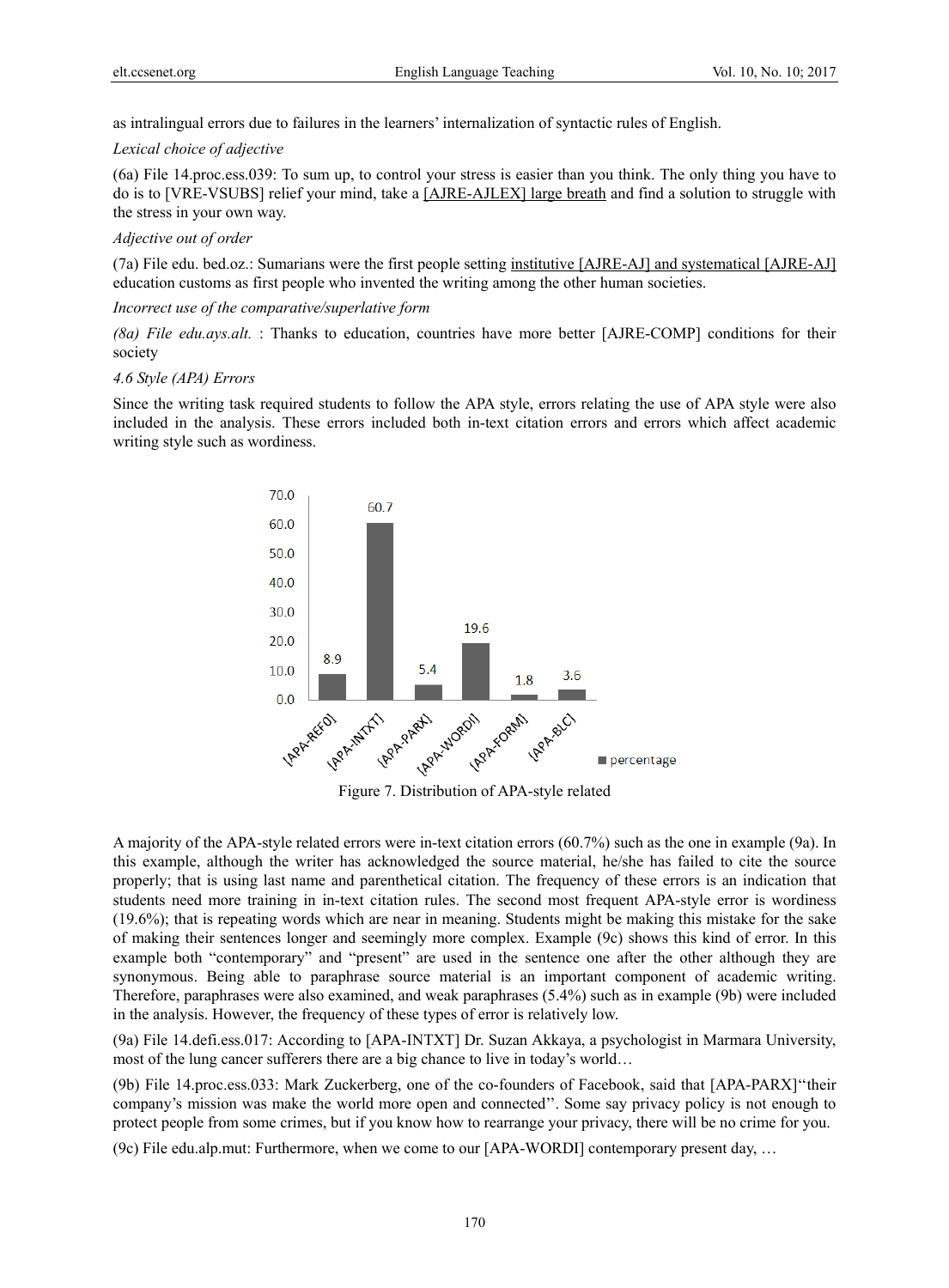### *4.7 Clausal Errors*

Clausal errors included in the analysis were: fragment [CLE-FRAG], Run-on sentence [CLE-RUNON], incorrect word order in embedded clause [CLE-WOX], choice of clausal connector [CLE-CLACX], redundant clausal connector [CLE-CLAC+], lack of noun clause marker [CLE-CM0], lack of adjective clause marker [CLE-AJCX], and lack of a subject in a clause [CLE-SUB0]. Figure 8 shows the distribution of clausal errors in the corpus.



Figure 8. Distribution of clausal errors

An examination of clausal errors revealed that approximately half of all the clausal errors are fragments with 54.8%. In example (10a), the fragment is caused by separating the subordinate clause from the main clause and starting the subordinate clause which a subordinator with a capital letter. The second most frequent error type in this category is run-on sentence (9.7%). Example (10b) shows a run-on sentence error.

(10a) File 14.argu.ess.012: economic condition of country. [CLE-FRAG] Because they know that if the economy of the country is not high, their income will decline after a while.

(10b) File 14.argu.ess.012: If something or someone is bothering you, communicate your concerns in an open and respectful way [CLE-RUNON] manage your time better.

*4.8 Examples of Other Kinds of Errors* 



Figure 9. Distribution of other types of errors

The category of other forms of error was treated as a different category which included word form, unnecessary word or phrase, general word order and possessive form errors. In this category spelling errors accounted for 40.4% of all the errors. 22.1% of the errors were related to the use of word forms like the error shown in example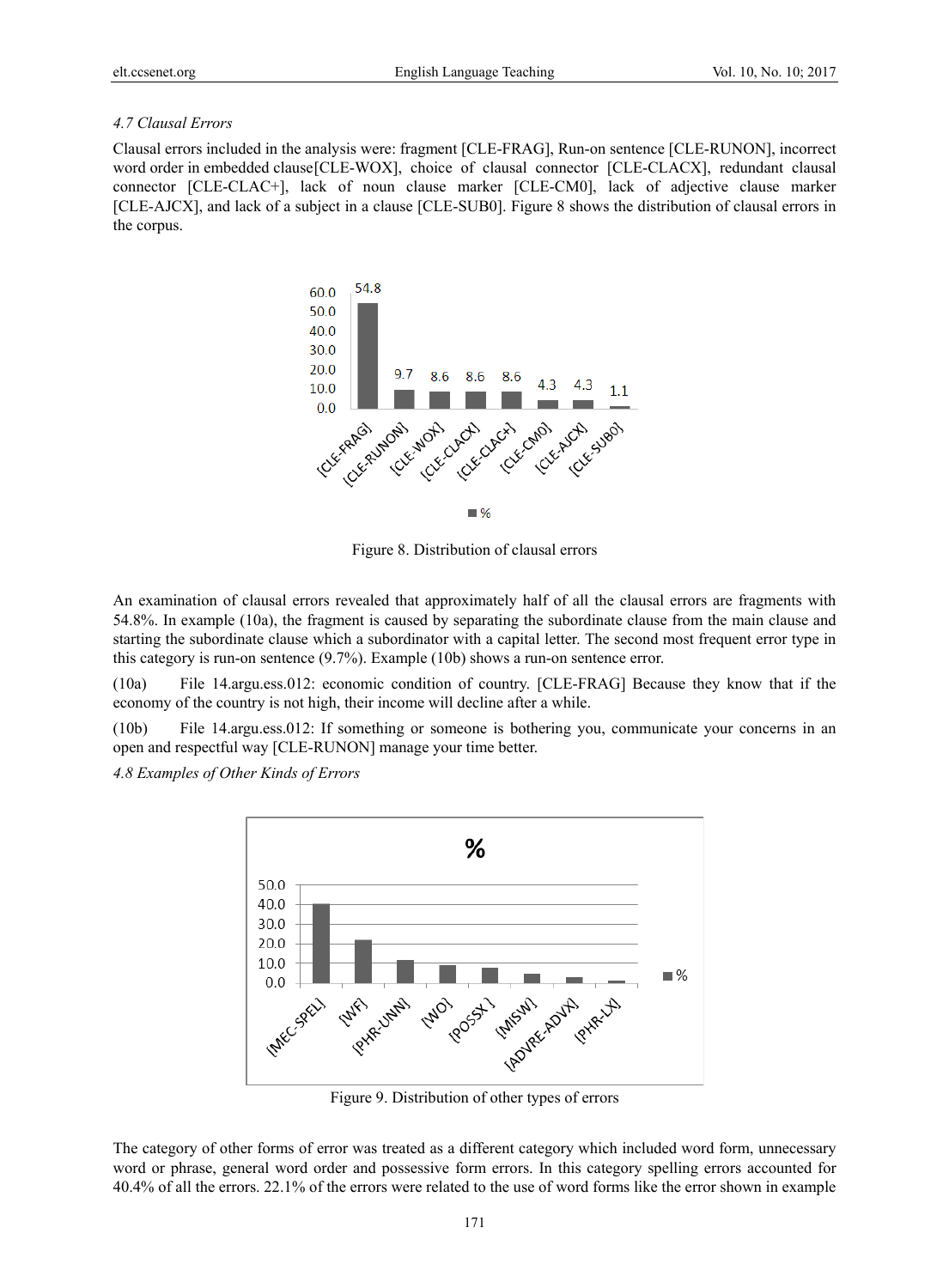(11a) where an adjective is used instead of an adverb and thus the wrong word from is selected. 11.7% of errors were caused by the use of an unnecessary word or phrase like the error displayed in example (11b). In this example from the corpus the indefinite pronoun "it" is unnecessary since the sentence already has a subject "stress" and additionally in the relative clause the relative clause marker "that" modifies the subject. Word order errors such as the one in example (11c) accounted for 8.9% of the errors in this category. In this example, the place of the adverb "really" should be before the verb but it is wrongly placed before the subject "I". This could be acceptable in spoken language but since this example comes from written production it was not accepted as correct. In the last example,

# *Word form*

(11a) File 14.argu.ess.001: They make some films and songs and their expectation rises both economically and [WF] social (socially) ; however, ...

# *Unnecessary word or phrase*

(11b) File 14.defi.ess.007: Stress is a situation that, [PHR-UNN] it happens when people feel under pressure [PHR-UNN] themselves.

### *Word order*

(11c) File 14.defi.ess.016: When I was confronted with this problem, [WO] really I was shocked.

### *Possessive forms*

(11d) File 14.argu.ess.002: One of [POSSX ] thoughts of them is while we can access from

### **5. Conclusion**

As a result of the analysis of errors in the error tagged corpus yielded the following results. The three areas that are most problematic for the students are verbs, nouns and prepositions. Verb use related errors account for 26.3% of all language errors. Among verb related errors, the omission or redundant use of the  $3<sup>rd</sup>$  person singular grammatical morpheme by Turkish EFL students has not been widely researched; however, in studies by Ertekin (2006) and Ülgü et al. (2013), these errors have been classified by interlanguage transfer errors. This is due to the fact that Turkish language does not have inflection in the third person singular. Similar problems with the use of this morpheme have been reported in Chinese EFL learners as well (Hsiesh, 2009).

Noun use related errors account for 23% of all language errors. These errors are redundant use of articles, omission of articles, noun number errors and lexical choice of nouns. Most frequent errors in this category are noun modification errors relating the use of articles. These errors can be classified by interlingual transfer errors since Turkish language does not have articles which modify nouns. As for the noun number errors, as Erdoğan (2005) also highlights, Turkish students tend to omit the plural suffix at the end of the word as Turkish does not require its use in adjectival phrases. Errors in lexical choice are also due to transfer of some lexical items into the target language.

Preposition use related errors accounts for 15.7% of all the errors. The errors in the use of prepositions have been regarded by Turkish researchers as interlingual transfer errors as highlighted by Karatay (2011) in a comprehensive analysis of syntactic errors in the compositions of Turkish EFL students written for a proficiency exam. The least frequent errors are made in the categories of missing word (0.8), adverbs (0.5) and lexical choice of phrases (0.2). There is a relationship between the frequency of use of language items and errors performed in using them as shown by the frequencies obtained from the tagged version of the corpus since nouns, verbs and prepositions were found to be the most frequently used items in the learner corpus.

Style related errors which concern the use of the APA style account for 4% of all errors. Among these errors, the most frequent ones are in-text citation format errors (60%), wordiness (19.6%) and lack of reference for borrowed information of concept (9%). The APA style rules are concepts that are novel for the EFL learners since they have heard about these rules only in the context of the academic writing course. Therefore, rules related to the use of APA style rules could be classified as developmental errors as defined by Richards (1974) and more specifically incomplete of application of rules.

### **6. Practical Implications**

The corpus analysis carried out in this study and the method carried out for the analysis carry an important potential for language professionals since it provides valuable data for the planning of teaching activities and design of materials which cater for the needs of learners. CEA studies on different EFL groups will help future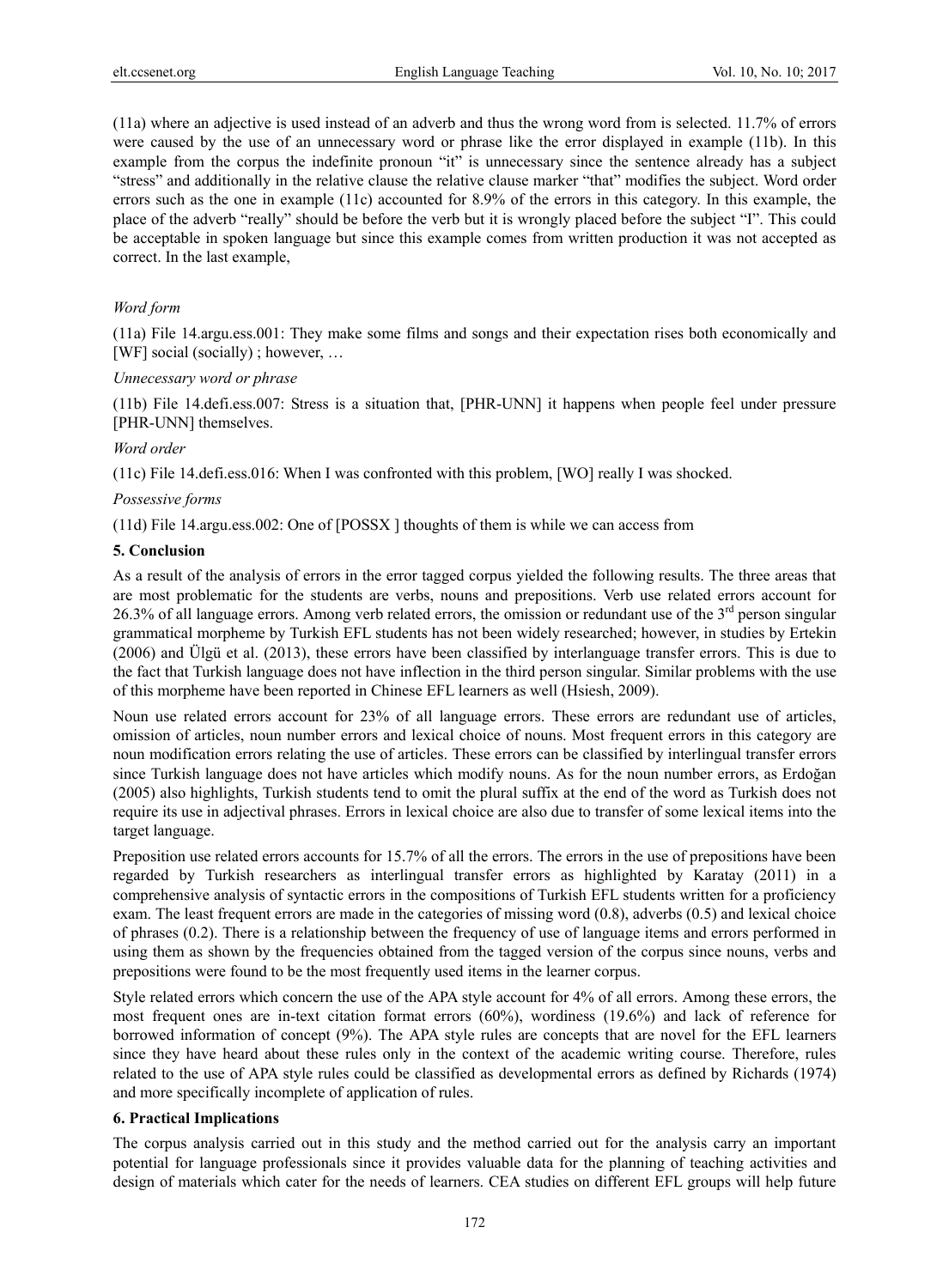studies on error tagging by defining specific error types encountered in learner language of different native language backgrounds. These studies will contribute to more effective computer based analysis of non-native language production. On the pedagogic side, CEA studies will guide teaching practices and the development of language materials which focus specifically on error types which are more probable to be performed by certain learner groups. In this way, teachers may focus on potentially problematic areas for specific learner groups with different language backgrounds. Language materials may also better cater for the language learning needs of specific learner groups.

Teachers of writing have to take on multiple responsibilities in that they have to teach many skills including how to organize an academic paper, how to carry out research on a topic, how to follow an academic style when writing but they are not necessarily teaching the target language. Regarding the language problems emerging in students' writing, the teachers should train the student writers to take on more responsibility for their own work and to act as their own critiques to prevent errors such as subject verb agreement errors or article use errors. In terms of L1 induced errors, as Bestgen et al. (2012) put is as a result of error analyses, detected L1 salient error types can help teachers zoom in on learner-corpus-attested areas of difficulty and especially advanced learners could try and erase the more visible signs of their nonnativeness from their writing.

### **References**

- Adjedi, A. A. (2015). Analysis of subordination errors in students' writings: A study of selected teacher training colleges in Ghana. *Journal of Education and Practice, 6*(8), 62-77.
- Altenberg, B., & Granger, S. (2001). The grammatical and lexical patterning of MAKE in native and non-native student writing. *Applied Linguistics*, *22*(2), 173-195. https://doi.org/10.1093/applin/22.2.173
- Anthony, L. (2014). AntConc (Version 3.4.3) [Computer Software]. Tokyo, Japan: Waseda University. Retrieved from http://www.laurenceanthony.net
- Bestgen, Y, Granger, S., & Thewissen, J. (2012). Error patterns and automatic L1 identification. In S. Jarvis, & S. A. Crossley (Eds.), A*pproaching Language Transfer Through Text Classification: Explorations in the Detection-based Approach* (pp. 127-153). Bristol: Multilingual Matters.
- Bowden, M. I., & Fox, R. K. (2002). *A diagnostic approach to the detection of syntactic errors in English for non-native speakers*. The University of Texas–Pan American Department of Computer Science Technical Report.
- Chuang, F-Y., & Nesi, H. (2006). An analysis of formal errors in a corpus of Chinese student writing. *Corpora, 1*, 251-271. https://doi.org/10.3366/cor.2006.1.2.251
- Crossley, S. A., & McNamara, D. S. (2012). Detecting the first language of second language writers using automatic indices of cohesion, lexical sophistication, syntactic complexity and conceptual knowledge. In S. Jarvis, & S. A. Crossley (Eds.), *Approaching language transfer through text calssification: Explorations in the detection-based approach* (pp. 127-153)*.* Bristol: Multilingual Matters.
- Dagneaux, E., Denness, S., Granger, S., & Meunier, F. (1996). *Error tagging manual version 1.1.* Louvain-la Neuve: Centre for English Corpus Linguistics, Université Catholique de Louvain.
- Dagneaux, E., Denness, S., & Granger, S. (1998). Computer-aided error analysis. *System, 26*, 164-174. https://doi.org/10.1016/S0346-251X(98)00001-3
- Díez-Bedmar, M. B. & Papp, S. (2008). The use of the English article system by Chinese and Spanish learners. In G. S. Gilquin, S. Papp, & M. B. Díez-Bedmar (Eds.) *Linking Up: Contrastive and Learner Corpus Research*. (pp. 147-175). Amsterdam: Rodopi. https://doi.org/10.1163/9789401206204\_007
- Diez-Bedmar, M. B. (2011). Spanish pre-university students' use of English: CEA results from the University Entrance Examination, *International Journal of English Studies, 11*(2), 141-158.
- Doolan, S. M., & Miller, D. (2012). Generation 1.5 written error patterns: A comparative study. *Journal of Second Language Writing*, *21*(1), 1-22. https://doi.org/10.1016/j.jslw.2011.09.001
- Erdoğan, V. (2005). Contribution of error analysis to foreign language teaching, *Mersin University Journal of the Faculty of Education, 1*(1), 261-270.
- Erkaya, O. R. (2012). Vocabulary and l1 interference–error analysis of Turkish students. *Literacy Issues in Higher Education*, *36*(2), 1-11.
- Ertekin, D. (2006). *Acquisition of L2 English inflectional system by Turkish native speakers: Rule-governed or rote-learned*. Unpublished Dissertation, Çukurova University, Adana, Turkey.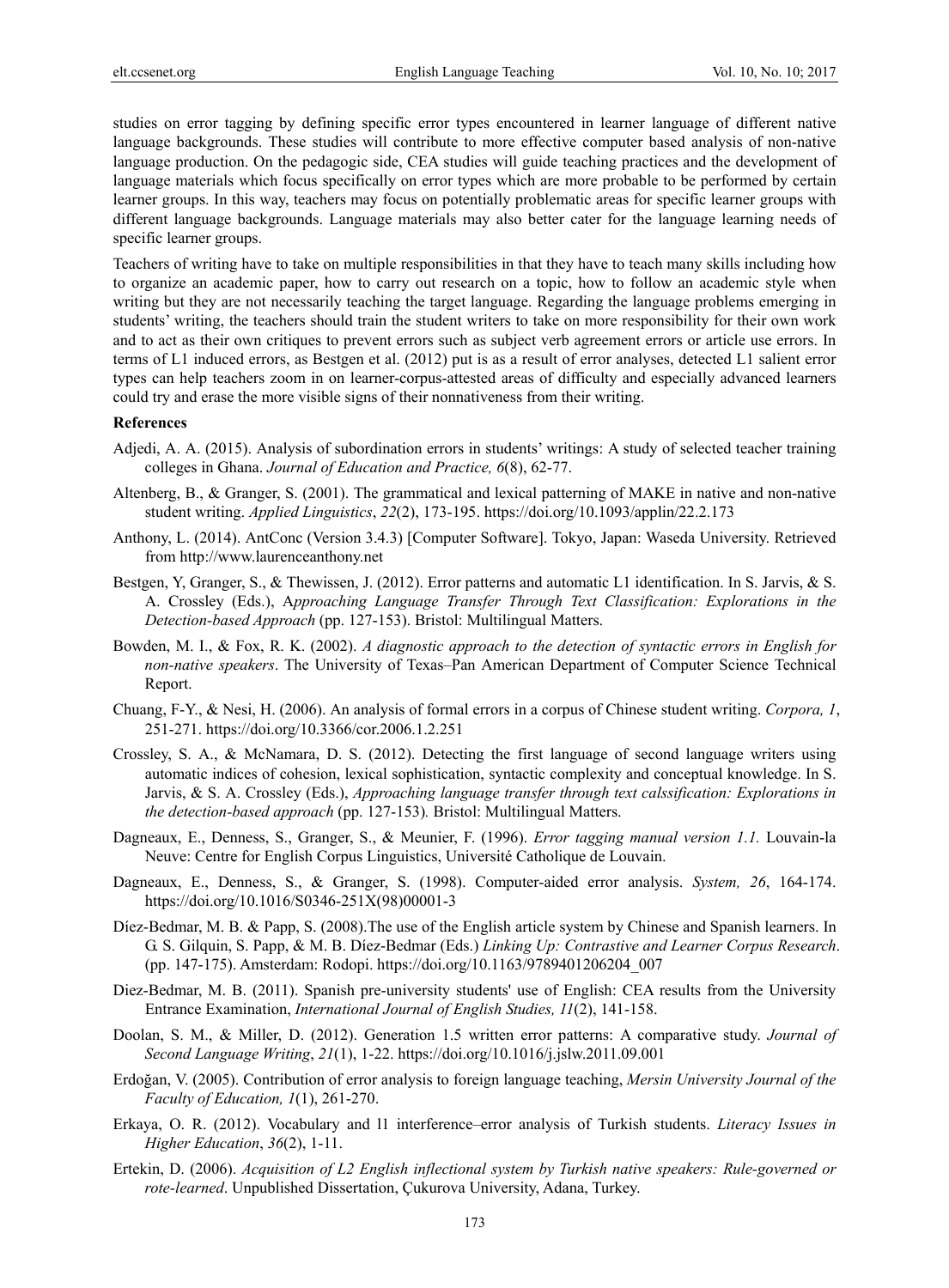- Ferris, D. R. (2004). The "grammar correction" debate in L2 writing: Where are we, and where do we go from here? (and what do we do in the meantime…?). *Journal of second language writing*, *13*(1), 49-62. https://doi.org/10.1016/j.jslw.2004.04.005
- Flowerdew, J. (2010). Use of signaling nouns across L1 and L2 writer corpora. *International Journal of Corpus Linguistics, 15*, 36-55. https://doi.org/10.1075/ijcl.15.1.02flo
- Garside, R. (1987). The CLAWS Word-tagging System. In R. Garside, G. Leech, & G. Sampson (Eds.), *The Computational Analysis of English: A Corpus-based Approach*. London: Longman.
- Gaskell, D., & Cobb, T. (2004). Can learners use concordance feedback for writing errors? *System*, *32*(3), 301-319. https://doi.org/10.1016/j.system.2004.04.001
- Granger, S., & Meunier, F. (1994). Towards a grammar checker for learners of English. In U. Fries, & G. Tottie, (Eds.). *Creating and Using English Language Corpora*. (pp. 79-91). Amsterdam: Rodopi.
- Granger, S., & Tyson, S. (1996). Connector usage in the English essay writing of native and non-native EFL speakers of English. *World Englishes*, *15*(1), 17-27. https://doi.org/10.1111/j.1467-971X.1996.tb00089.x
- Han, N., Chodorow, M., & Leacock. (2006). Detecting errors in English article usage by non-native speakers, *Natural Language Engineering, 12*(2), 115-129. https://doi.org/10.1017/S1351324906004190
- Hawkins, J., & Buttery, P. (2010). Criterial features in learner corpora: Theory and illustrations. *English Profile Journal, 1*, 1-23. https://doi.org/10.1017/S2041536210000036
- Hsieh, F. T. (2009). *The acquisition of English tense/agreement morphology and copula be by L1-Chinese-speaking learners*. Papers from the Lancaster University Postgraduate Conference in Linguistics & Language Teaching, Lancaster: Lancaster University, pp. 46-59.
- Huaqing, H. (2016). A Computer-Aided Analysis of Word Form Errors in College English Writing –A Corpus-based Study. *International Journal of Engineering and Techniques: iJET, 11*(3), 1-7.
- Karatay, H. (2011). 4+ 1 planlı yazma ve değerlendirme modelinin öğretmen adaylarının yazılı anlatım tutumlarını ve yazma becerilerini geliştirmeye etkisi. *Turkish Studies*, *6*(3), 1029-1047.
- Kennedy, G. (1998). *An Introducton to Corpus Linguistics*, New York: Addison Wesley Longman Inc.
- Kırkgöz, Y. (2010). An analysis of written errors of Turkish adult learners of English. *Procedia-Social and Behavioral Sciences, 2*(2), 4352-4358. https://doi.org/10.1016/j.sbspro.2010.03.692
- Mammeri, S. (2015). A Morphosyntactic Study of EFL Students' Written Compositions: A Corpus Based Analysis, *Arab World English Journal*, 112-126.
- Milton, J., (1994). A corpus-based online grammar and writing tool for EFL learners: a report on work in progress. In A. Wilson, & T. McEnery (Eds.). *Corpora in Language Education and Research.* (pp. 65-77). Unit for Computer Research on the English Language, Lancaster University.
- Nesselhauf, N. (2004). Learner corpora and their potential for language teaching. In J. M. Sinclair (Ed.), *How to use corpora in language teaching* (pp.125-156). Oxford: John Benjamins Publishing Company. https://doi.org/10.1075/scl.17.08nes
- Nezami, A., & Najafi, M. S. (2012). Common error types of Iranian learners of English. *English Language Teaching*, *5*(3), 160-170. https://doi.org/10.5539/elt.v5n3p160
- Özhan, D. (2012). A comparative analysis on the use of but, however and although in the university students' argumentative essays: A corpus-based study on Turkish learners of English and American native speakers. *Unpublished Doctoral Dissertation). METU, Ankara, Turkey*.
- Paquot, M. (2013). Lexical bundles and L1 transfer effects. *International Journal of Corpus Linguistics, 18*, 391-417. https://doi.org/10.1075/ijcl.18.3.06paq
- Punga, L., & Parlog, H. (2015). 'He is a criminal in series': a foray into errors by Romanian learners of English. *Professional Communication and Translation Studies, 8*, 161-156
- Richards, J. (1974). 'A Non-Contrastive Approach to Error Analysis'. In J. Richards (Ed.). *Error analysis: Perspectives on Second Language Acquisition* (pp. 172-188). Essex: Longman.
- Thewissen, J. (2013). Capturing L2 Accuracy Developmental Patterns: Insights From an Error‐Tagged EFL Learner Corpus. *The Modern Language Journal*, 9777-101. https://doi.org/10.1111/j.1540-4781.2012.01422.x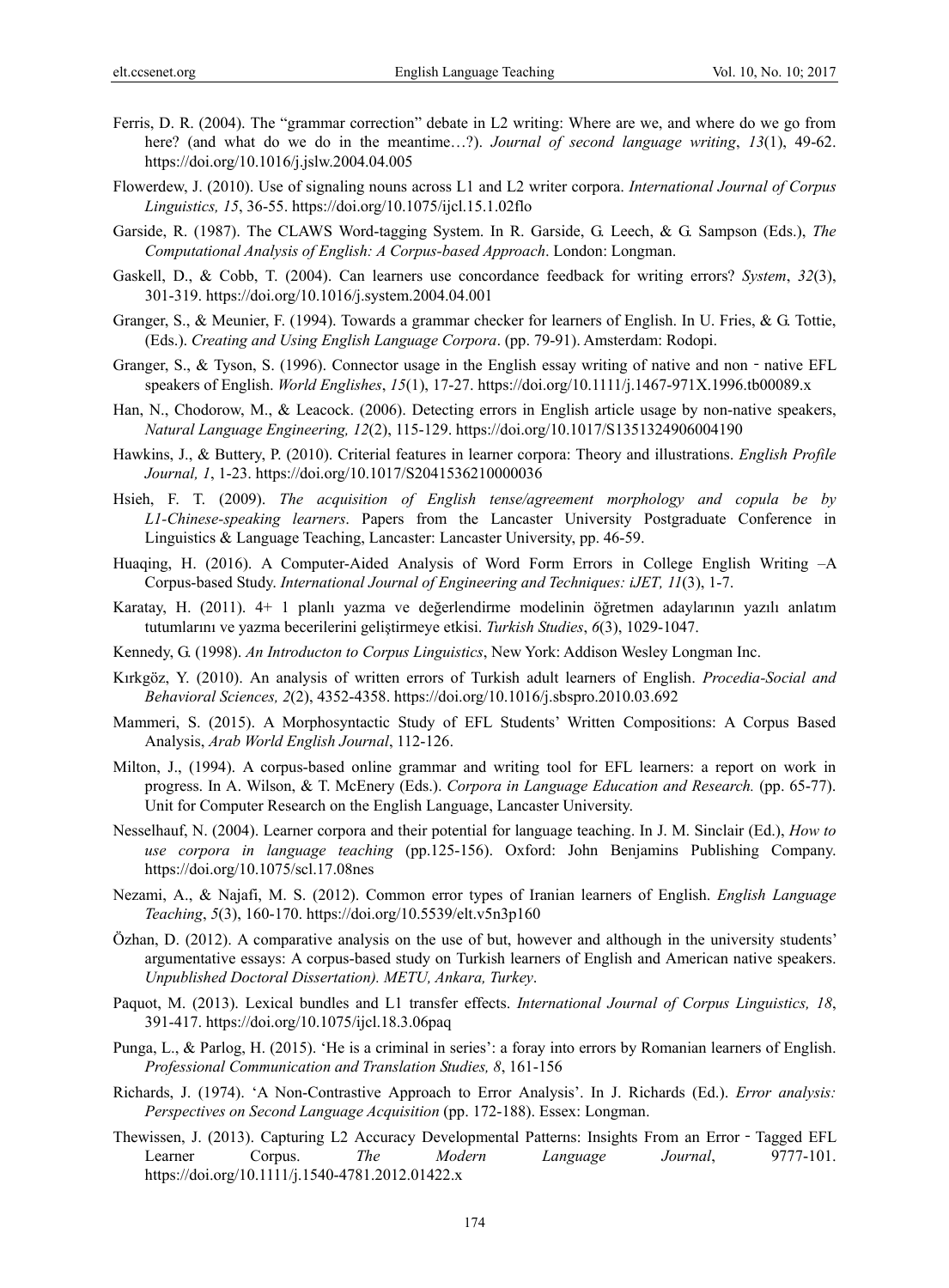- Truscott, J. (2007). The effect of error correction on learners' ability to write accurately. *Journal of second language Writing*, *16*(4), 255-272. https://doi.org/10.1016/j.jslw.2007.06.003
- Ülgü, S., Nisanci, S., & Ünal, S. (2013). Acquisition of Third Person Singular-s: A Primary State School (Sixth Graders) Case in Turkey. *Procedia-Social and Behavioral Sciences*, *70*, 1347-1353. https://doi.org/10.1016/j.sbspro.2013.01.196
- Xia, L. (2015). An Error Analysis of the Word Class: A Case Study of Chinese College Students. *International Journal of Engineering and Techniques, 10*(3), 41-45.

### **Appendix A**

### **UCREL CLAWS5 Tagset**

- AJ0 adjective (unmarked) (e.g. GOOD, OLD)
- AJC comparative adjective (e.g. BETTER, OLDER)
- AJS superlative adjective (e.g. BEST, OLDEST)
- AT0 article (e.g. THE, A, AN)
- AV0 adverb (unmarked) (e.g. OFTEN, WELL, LONGER, FURTHEST)
- AVP adverb particle (e.g. UP, OFF, OUT)
- AVQ wh-adverb (e.g. WHEN, HOW, WHY)
- CJC coordinating conjunction (e.g. AND, OR)
- CJS subordinating conjunction (e.g. ALTHOUGH, WHEN)
- CJT the conjunction THAT
- CRD cardinal numeral (e.g. 3, FIFTY-FIVE, 6609) (excl ONE)
- DPS possessive determiner form (e.g. YOUR, THEIR)
- DT0 general determiner (e.g. THESE, SOME)
- DTQ wh-determiner (e.g. WHOSE, WHICH)
- EX0 existential THERE
- ITJ interjection or other isolate (e.g. OH, YES, MHM)
- NN0 noun (neutral for number) (e.g. AIRCRAFT, DATA)
- NN1 singular noun (e.g. PENCIL, GOOSE)
- NN2 plural noun (e.g. PENCILS, GEESE)
- NP0 proper noun (e.g. LONDON, MICHAEL, MARS)
- NULL the null tag (for items not to be tagged)
- ORD ordinal (e.g. SIXTH, 77TH, LAST)
- PNI indefinite pronoun (e.g. NONE, EVERYTHING)
- PNP personal pronoun (e.g. YOU, THEM, OURS)
- PNQ wh-pronoun (e.g. WHO, WHOEVER)
- PNX reflexive pronoun (e.g. ITSELF, OURSELVES)
- POS the possessive (or genitive morpheme) 'S or '
- PRF the preposition OF
- PRP preposition (except for OF) (e.g. FOR, ABOVE, TO)
- PUL punctuation left bracket (i.e. ( or [ )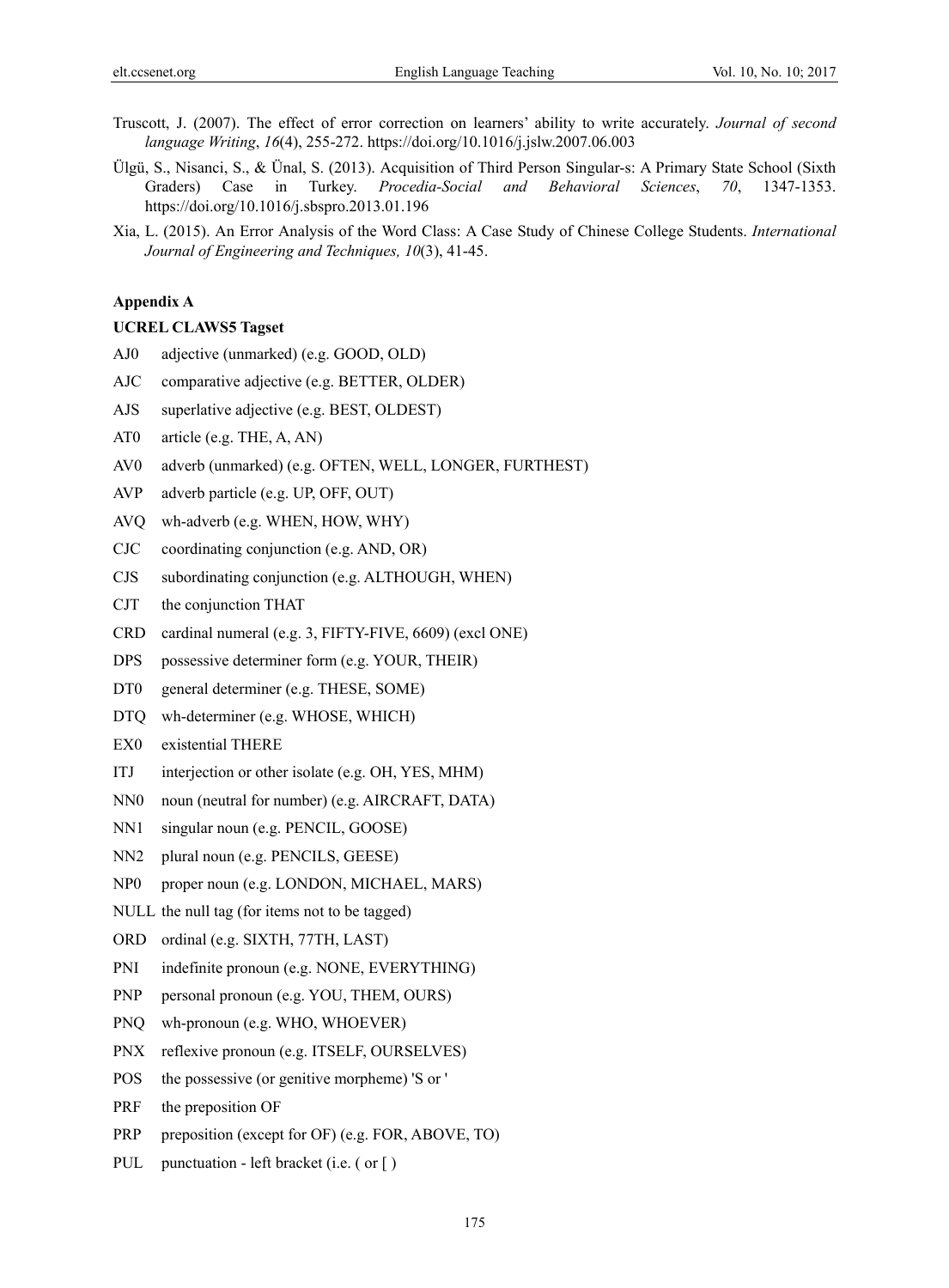- PUN punctuation general mark  $(i.e. 1, 1; -2...)$
- PUQ punctuation quotation mark (i.e. ` ' ")
- PUR punctuation right bracket (i.e. ) or ] )
- TO0 infinitive marker TO
- UNC "unclassified" items which are not words of the English lexicon
- VBB the "base forms" of the verb "BE" (except the infinitive), i.e. AM, ARE
- VBD past form of the verb "BE", i.e. WAS, WERE
- VBG -ing form of the verb "BE", i.e. BEING
- VBI infinitive of the verb "BE"
- VBN past participle of the verb "BE", i.e. BEEN
- VBZ -s form of the verb "BE", i.e. IS, 'S
- VDB base form of the verb "DO" (except the infinitive), i.e.
- VDD past form of the verb "DO", i.e. DID
- VDG -ing form of the verb "DO", i.e. DOING
- VDI infinitive of the verb "DO"
- VDN past participle of the verb "DO", i.e. DONE
- VDZ -s form of the verb "DO", i.e. DOES
- VHB base form of the verb "HAVE" (except the infinitive), i.e. HAVE
- VHD past tense form of the verb "HAVE", i.e. HAD, 'D
- VHG -ing form of the verb "HAVE", i.e. HAVING
- VHI infinitive of the verb "HAVE"
- VHN past participle of the verb "HAVE", i.e. HAD
- VHZ -s form of the verb "HAVE", i.e. HAS, 'S
- VM0 modal auxiliary verb (e.g. CAN, COULD, WILL, 'LL)
- VVB base form of lexical verb (except the infinitive)(e.g. TAKE, LIVE)
- VVD past tense form of lexical verb (e.g. TOOK, LIVED)
- VVG -ing form of lexical verb (e.g. TAKING, LIVING)
- VVI infinitive of lexical verb
- VVN past participle form of lex. verb (e.g. TAKEN, LIVED)
- VVZ -s form of lexical verb (e.g. TAKES, LIVES)
- XX0 the negative NOT or N'T
- ZZ0 alphabetical symbol (e.g. A, B, c, d)

# **Appendix B**

# **Error Categories Used in the Study**

| <b>Type of error</b>                       | Error code  |
|--------------------------------------------|-------------|
| Subject-verb disagreement                  | [VRE-SV]    |
| Incorrect verb tense choice                | [VRE-VTCH]  |
| Incorrect verbal sub-structure of the verb | [VRE-VSUBS] |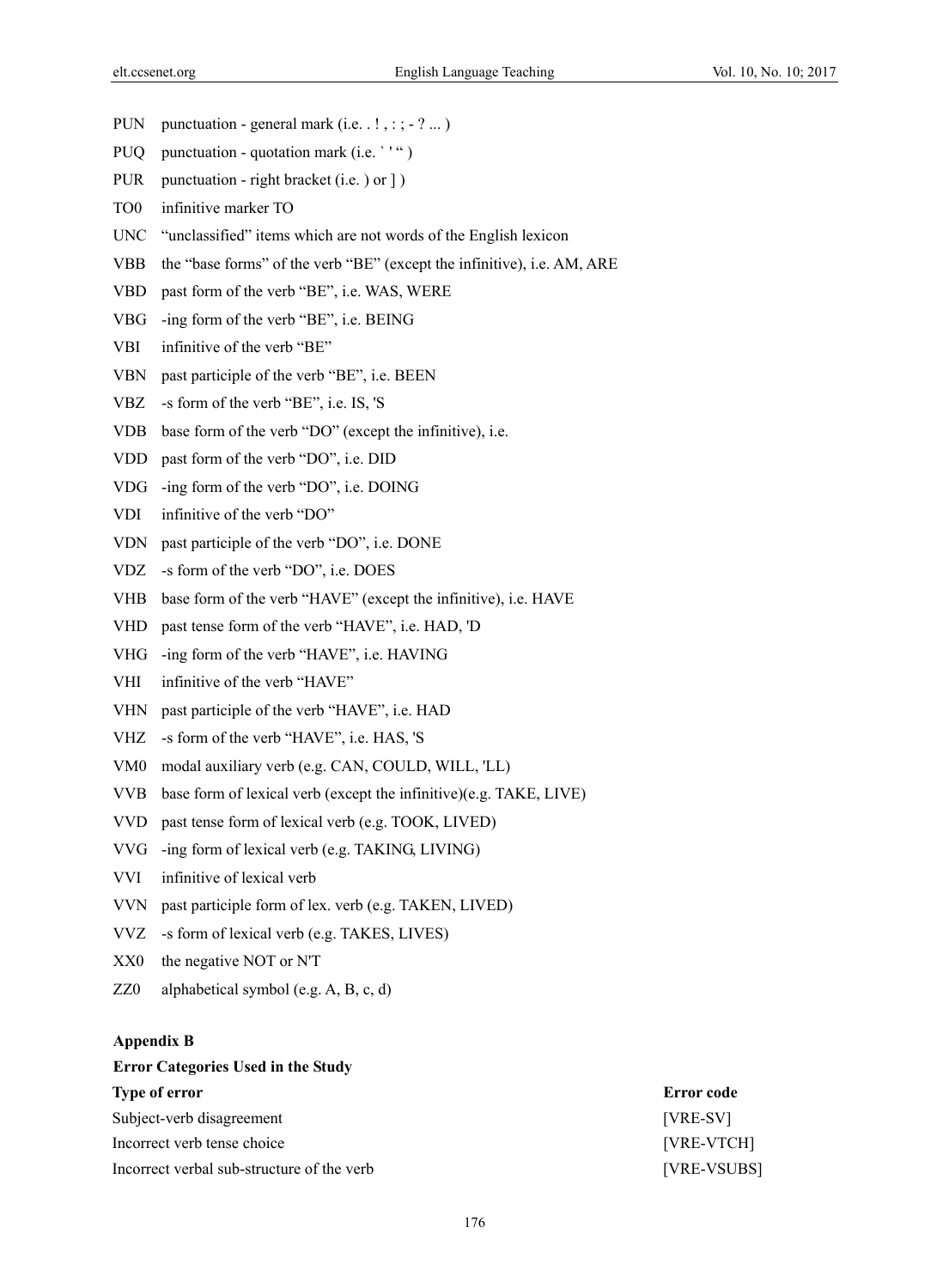| Lexical choice of verb                                                  | [VRE-LEXV]      |
|-------------------------------------------------------------------------|-----------------|
| Lack of the main verb                                                   | [VRE-0VER]      |
| Lack of the auxiliary verb 'be' for the present tense                   | [VRE-PRESOBE]   |
| Redundant use of auxiliary verb 'be'                                    | [VRE-REDBE]     |
| Incorrect use of passive voice                                          | [VRE-PASV]      |
| Lack of the auxiliary verb 'be' for the passive voice                   | [VRE-PAS0BE]    |
| Lack of modal auxiliary                                                 | [VRE-MOD0]      |
| Lack of the auxiliary verb 'be' for the progressive tense               | [VRE-PROG0BE]   |
| Verbal elements out of order                                            | [VRE-VEX]       |
| Lack of the auxiliary verb 'have' for the perfect tense                 | [VRE-PERF0HAVE] |
| Lack of the auxiliary verb 'do' for the present tense                   | [VRE-DO0]       |
| Lack of negation                                                        | [VRE-NEG0]      |
| Extra article                                                           | $[NRE-DET+]$    |
| Lack of An article                                                      | [NRE-DET0]      |
| Noun number disagreement in NP                                          | [NRE-NNUMB]     |
| Lexical Choice of noun                                                  | [NRE-LEXN]      |
| Noun form error                                                         | [NRE-NFORM]     |
| Missing noun                                                            | [NRE-NN0]       |
| Lack of reference                                                       | $[APA-REF0]$    |
| In-text citation format                                                 | [APA-INTXT]     |
| Weak paraphrase or translation                                          | [APA-PARX]      |
| Reference page format errors                                            | [APA-REFPG]     |
| wordiness                                                               | [APA-WORDI]     |
| Formality                                                               | [APA-FORM]      |
| Block quotation required but borrowed info. presented like a paraphrase | $[APA-BLC]$     |
| Pronoun choice error                                                    | [PRO-PRX]       |
| Pronoun missing                                                         | [PRO-PRon0]     |
| Redundant pronoun                                                       | $[PRO-Pron+]$   |
| Preposition out of order                                                | [PRE-PRP]       |
| Redundant preposition                                                   | $[PRE-PRE+]$    |
| Missing preposition                                                     | [PRE-PRP0]      |
| Lexical Choice of adjective                                             | [AJRE-AJLEX]    |
| Pronoun missing                                                         | [PRO-PRon0]     |
| Redundant pronoun                                                       | $[PRO-Pron+]$   |
| Preposition out of order                                                | [PRE-PRP]       |
| Redundant preposition                                                   | $[PRE-PRE+]$    |
| Missing preposition                                                     | [PRE-PRP0]      |
| Lexical Choice of adjective                                             | [AJRE-AJLEX]    |
| Adjective out of order                                                  | $[AJRE-AJ]$     |
| incorrect use of the comparative form of adjective                      | [AJRE-COMP]     |
| Incorrect use of adverb                                                 | [ADVRE-ADVX]    |
| fragment                                                                | [CLE-FRAG]      |